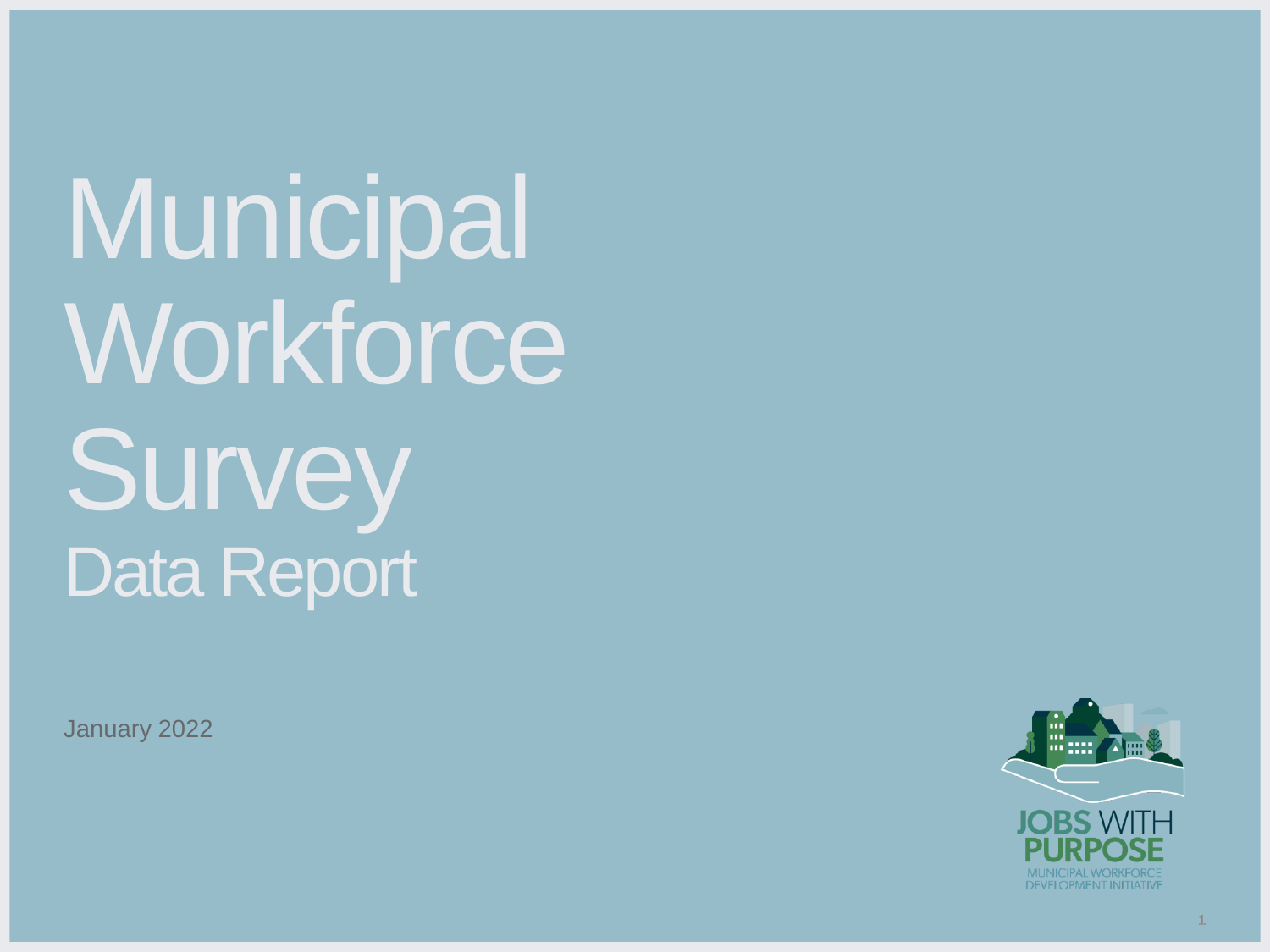# TABLE OF CONTENTS

|                 | 02                                                                                                                                                                                                                                                                                             | 03                                                                                                                                                                                                                                                                                                                                                                       | 04                                                                                                                                                                                                                                                                                |                                                                                                                                                                                                                                                                                                                                                                    |
|-----------------|------------------------------------------------------------------------------------------------------------------------------------------------------------------------------------------------------------------------------------------------------------------------------------------------|--------------------------------------------------------------------------------------------------------------------------------------------------------------------------------------------------------------------------------------------------------------------------------------------------------------------------------------------------------------------------|-----------------------------------------------------------------------------------------------------------------------------------------------------------------------------------------------------------------------------------------------------------------------------------|--------------------------------------------------------------------------------------------------------------------------------------------------------------------------------------------------------------------------------------------------------------------------------------------------------------------------------------------------------------------|
| <b>Overview</b> | <b>Recruitment</b>                                                                                                                                                                                                                                                                             | <b>Retention</b>                                                                                                                                                                                                                                                                                                                                                         | Pay &                                                                                                                                                                                                                                                                             | <b>Planning</b>                                                                                                                                                                                                                                                                                                                                                    |
| Pages $3-5$     | Pages $6-11$                                                                                                                                                                                                                                                                                   | Pages 12-18                                                                                                                                                                                                                                                                                                                                                              | <b>Benefits</b><br>Pages 19-22                                                                                                                                                                                                                                                    | Pages 23-27                                                                                                                                                                                                                                                                                                                                                        |
|                 | More than 85% of<br>municipalities<br>reported difficulty<br>attracting<br>applications.<br>Difficulty attracting<br>applications varies by<br>function.<br>+ About half of<br>municipal<br>governments currently<br>have skill shortages<br>or anticipate them in<br>the next $12-24$ months. | Municipal government<br>workers are slightly<br>older than the US<br>average but have a<br>lower turnover rate.<br>Smaller cities reported<br>$\pm$<br>the fewest challenges<br>retaining employees.<br><b>Employees reported</b><br>leaving municipal<br>service for a variety of<br>reasons.<br>Employee retention<br>and development<br>programs are hit and<br>miss. | + Pay is the least<br>competitive total<br>reward in municipal<br>government.<br>Regardless of<br>municipality size, most<br>respondents shared<br>that they cannot pay<br>what applicants<br>demand.<br>Flexible work options<br>are not common in<br>Georgia<br>municipalities. | + In 2021, municipalities<br>were significantly more<br>likely to hire employees<br>and increase pay than to<br>cut either.<br>The positive employment<br>trend is expected to<br>continue in 2022.<br>+ Succession and workforce<br>planning may need more<br><i>attention.</i><br>+ Municipalities vary in<br>their diversity, equity,<br>and inclusion efforts. |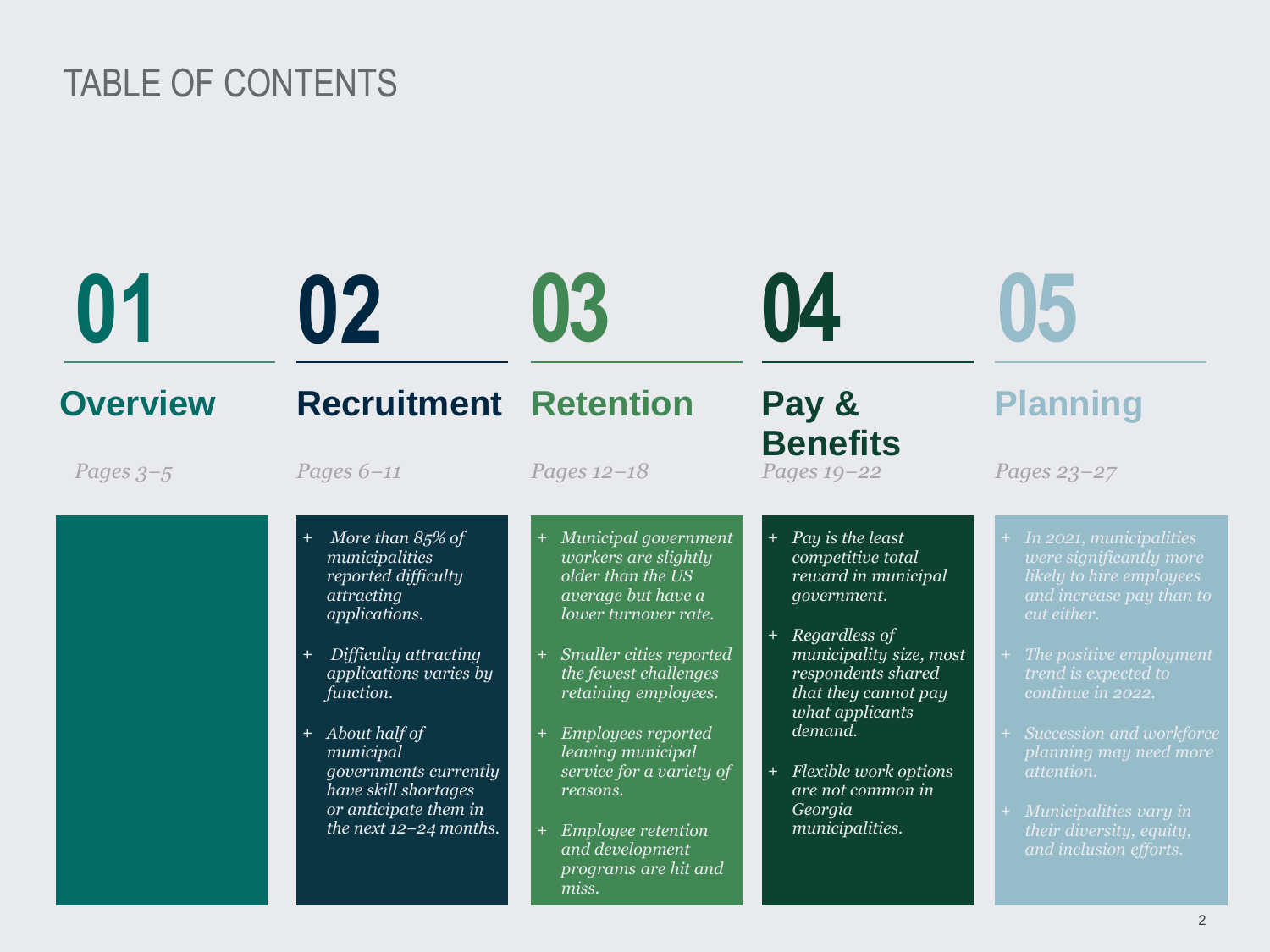# **Overview**



**01**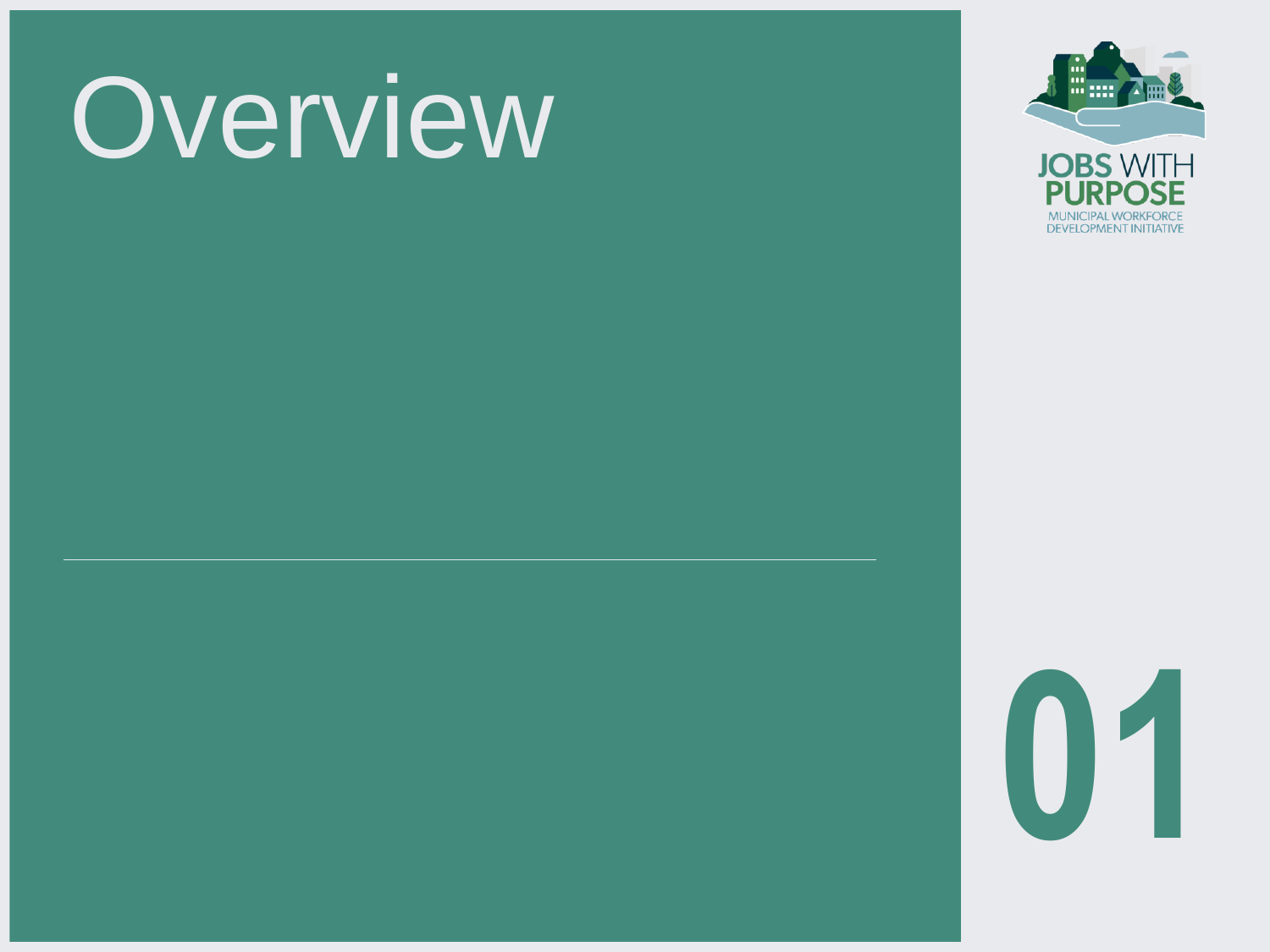## **KEY TAKEAWAYS**

While many municipal workforce issues vary depending on the size of the municipality and the particular job function, the survey identified several general key takeaways about the municipal workforce in Georgia.

- *Municipalities are having trouble recruiting applicants and are worried about skills shortages in the coming months, but most are still using traditional recruitment methods.*
- *On average, municipal government workers are slightly older than the US average (the size of municipality can make a big difference) but have lower turnover rates.*
- *Employees leave public-sector work for a variety of reasons; however, most municipalities are struggling to keep up with applicant demands and do not offer flexible work options. Municipalities do excel with benefits offerings.*
- *The municipal workforce has grown over the past year, and that growth is expected to continue. However, few municipalities are undertaking intentional planning around workforce, succession, or diversity, equity, and inclusion (DEI).*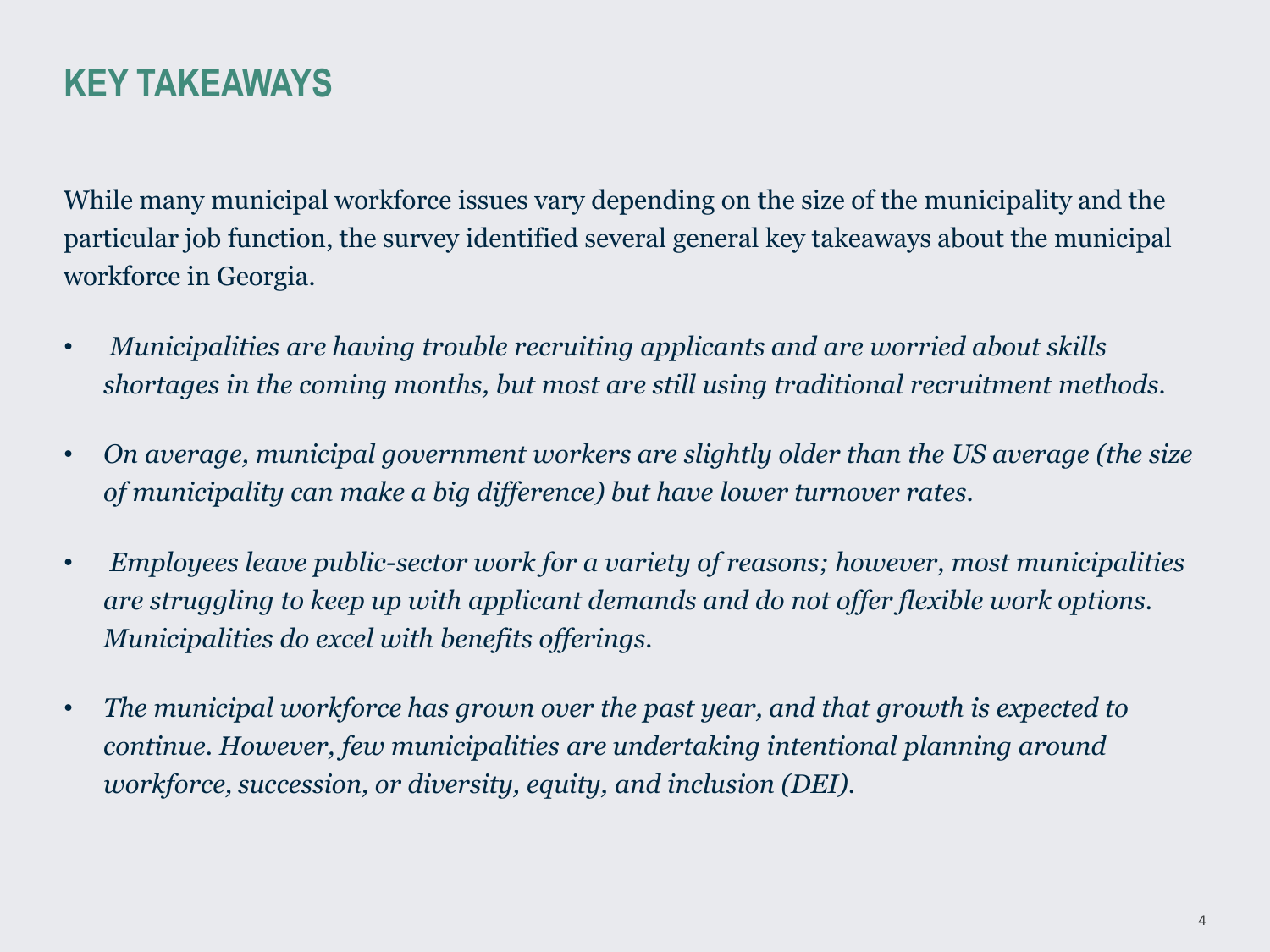## **PROCESS**

- **Electronic survey sent to 528 human resources points-of-contact for Georgia municipalities** on August 17 with two follow-up reminders
- 200 municipalities returned a survey for a response rate of 38%
- **EXECUTE:** Survey responses covered 15,000 total employees (full-time, part-time, and seasonal)
- **Response rate by Georgia Municipal Association districts varied from 28% to 61%**
- Some results are analyzed by city size using the following categories:
	- *Large: population >10,000*
	- *Medium: population 1,000−9,999*
	- Small: population <1,000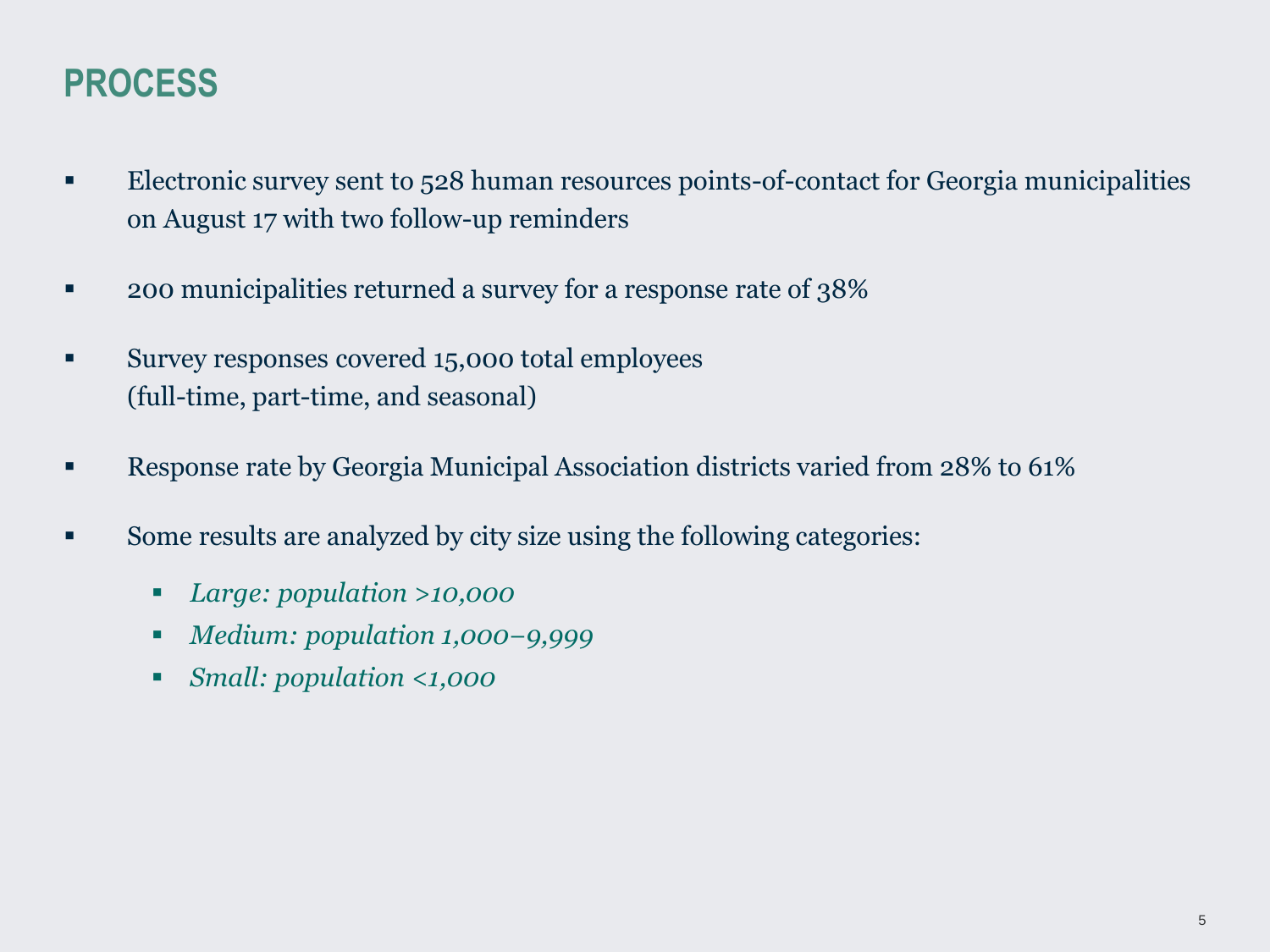# Recruitment



- + *Over 85% of municipalities reported challenges attracting applications.*
- + *Difficulty attracting applications varies by function.*
- + *Traditional recruitment strategies still reign supreme in municipal government.*
- + *About half of municipal governments currently have skill shortages or anticipate having them in the next 12−24 months.*

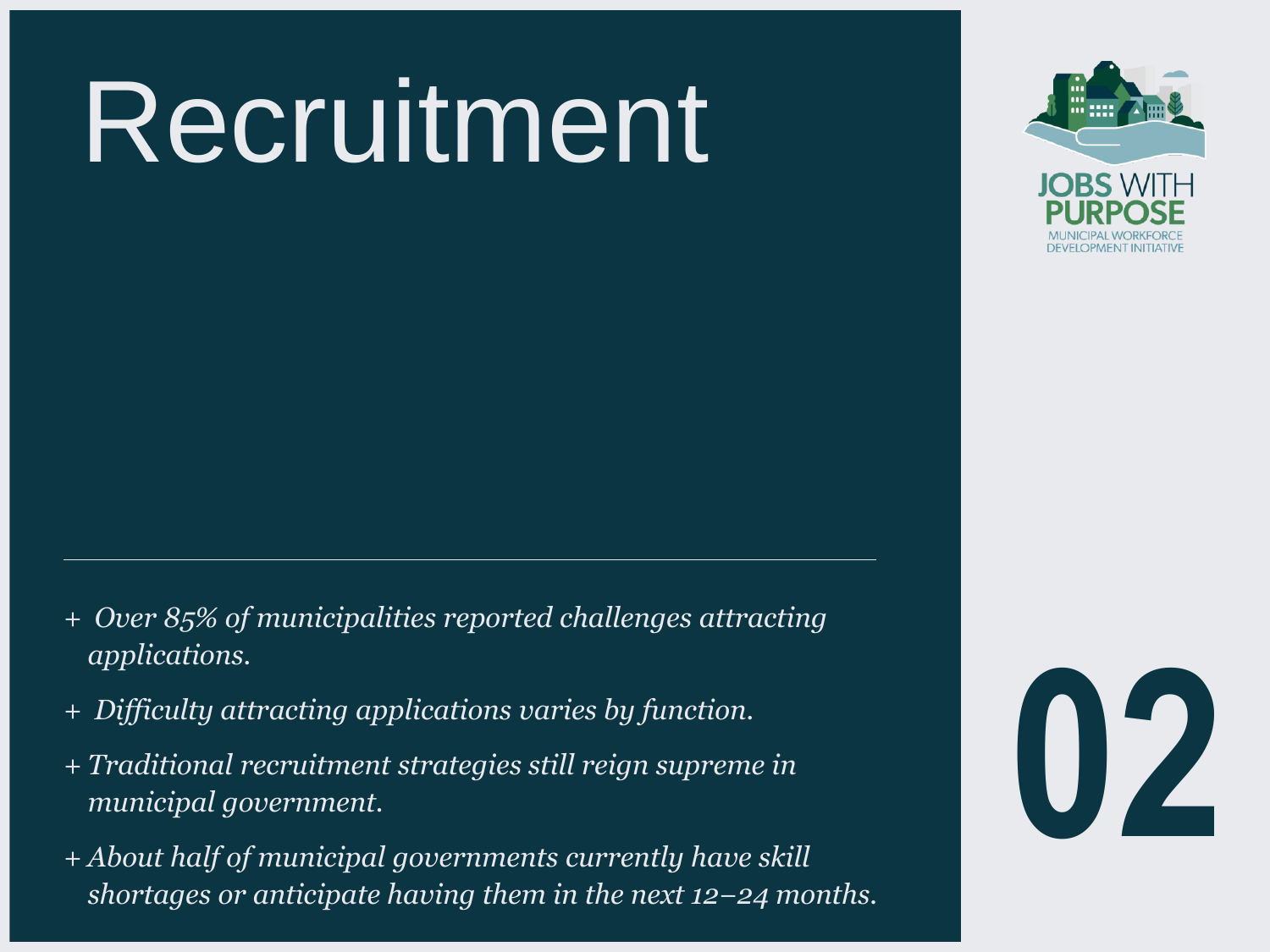## **OVER 85% OF MUNICIPALITIES REPORTED CHALLENGES ATTRACTING APPLICATIONS. THOSE WITH LARGER POPULATIONS WERE SLIGHTLY MORE LIKELY TO REPORT CHALLENGES.**

It is difficult to attract applicants with the skills our municipal government needs



#### *Difficulty attracting applicants based on population size of municipality*

|       | Disagree | <b>Agree</b> | <b>Strongly</b><br>Agree |
|-------|----------|--------------|--------------------------|
| Large | 12%      | 58%          | 30%                      |

|        | <b>Disagree</b> | <b>Agree</b> | <b>Strongly</b><br>Agree |
|--------|-----------------|--------------|--------------------------|
| Medium | 11%             | 60%          | 29%                      |

|              | <b>Disagree</b> | <b>Agree</b> | <b>Strongly</b><br>Agree <sup>1</sup> |
|--------------|-----------------|--------------|---------------------------------------|
| <b>Small</b> | 22%             | 59%          | 10%                                   |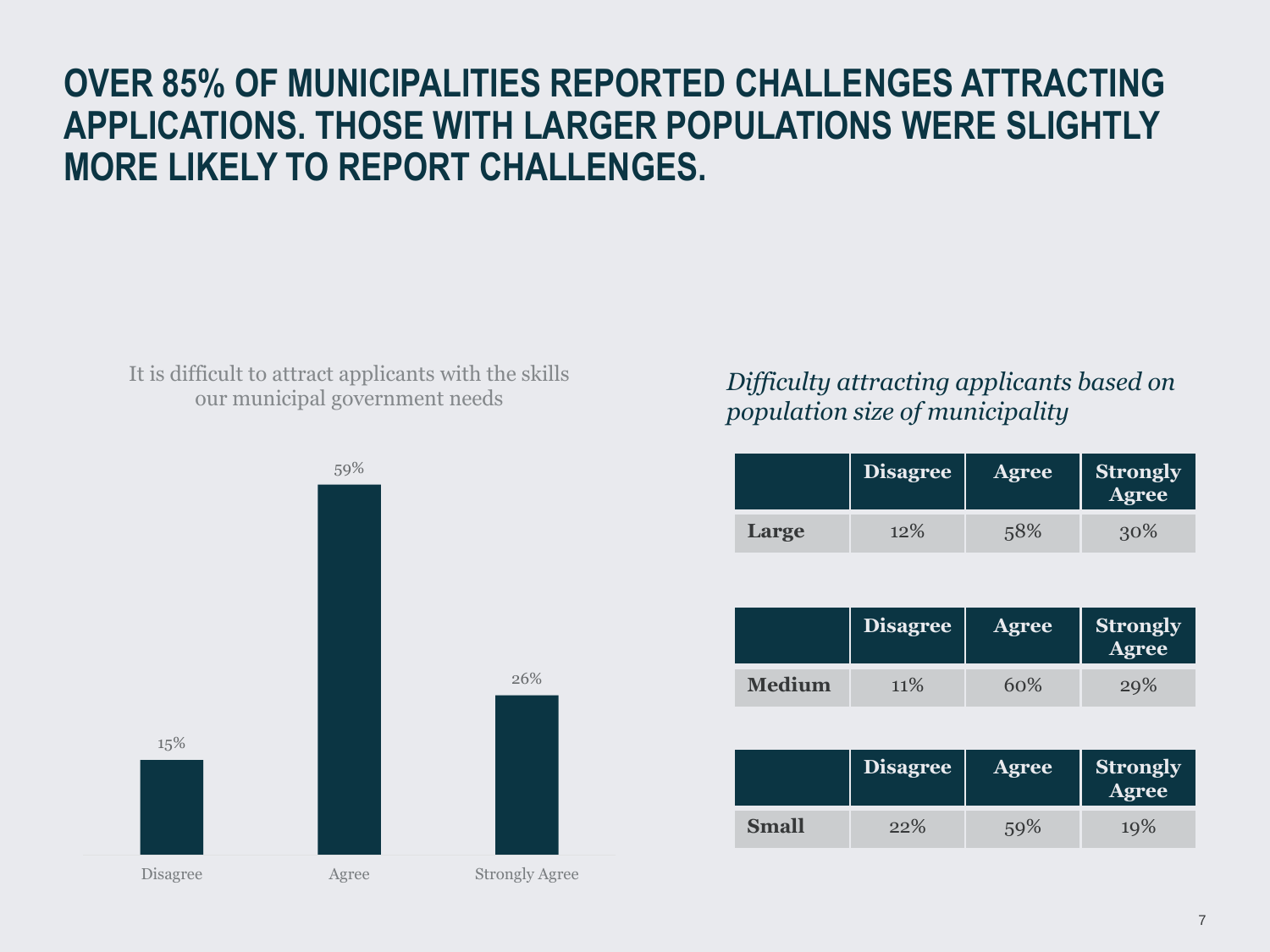# **DIFFICULTY FILLING VACANCIES VARIES BY FUNCTION.**

#### *Easiest Functions to Fill*

| <b>Occupation</b>                 | % Not Challenging | # of Total<br><b>Respondents</b> |
|-----------------------------------|-------------------|----------------------------------|
| <b>Human Resources</b>            | 74%               | 86                               |
| Administration                    | 64%               | 113                              |
| Animal Control                    | 63%               | 27                               |
| Finance                           | 62%               | 98                               |
| Telecomm (internet, cable, phone) | 62%               | 26                               |

#### *Hardest Functions to Fill*

| <b>Occupation</b>   | % Very Challenging | # of Total<br><b>Respondents</b> |
|---------------------|--------------------|----------------------------------|
| Electricity         | 42%                | 24                               |
| Police              | 38%                | 121                              |
| Sanitation/Landfill | 30%                | 60                               |
| Water/Wastewater    | 28%                | 112                              |
| <b>Natural Gas</b>  | 21%                | 29                               |

*Note: Not all municipalities offer all functions. For example, only 24 of responding cities reported offering electricity.*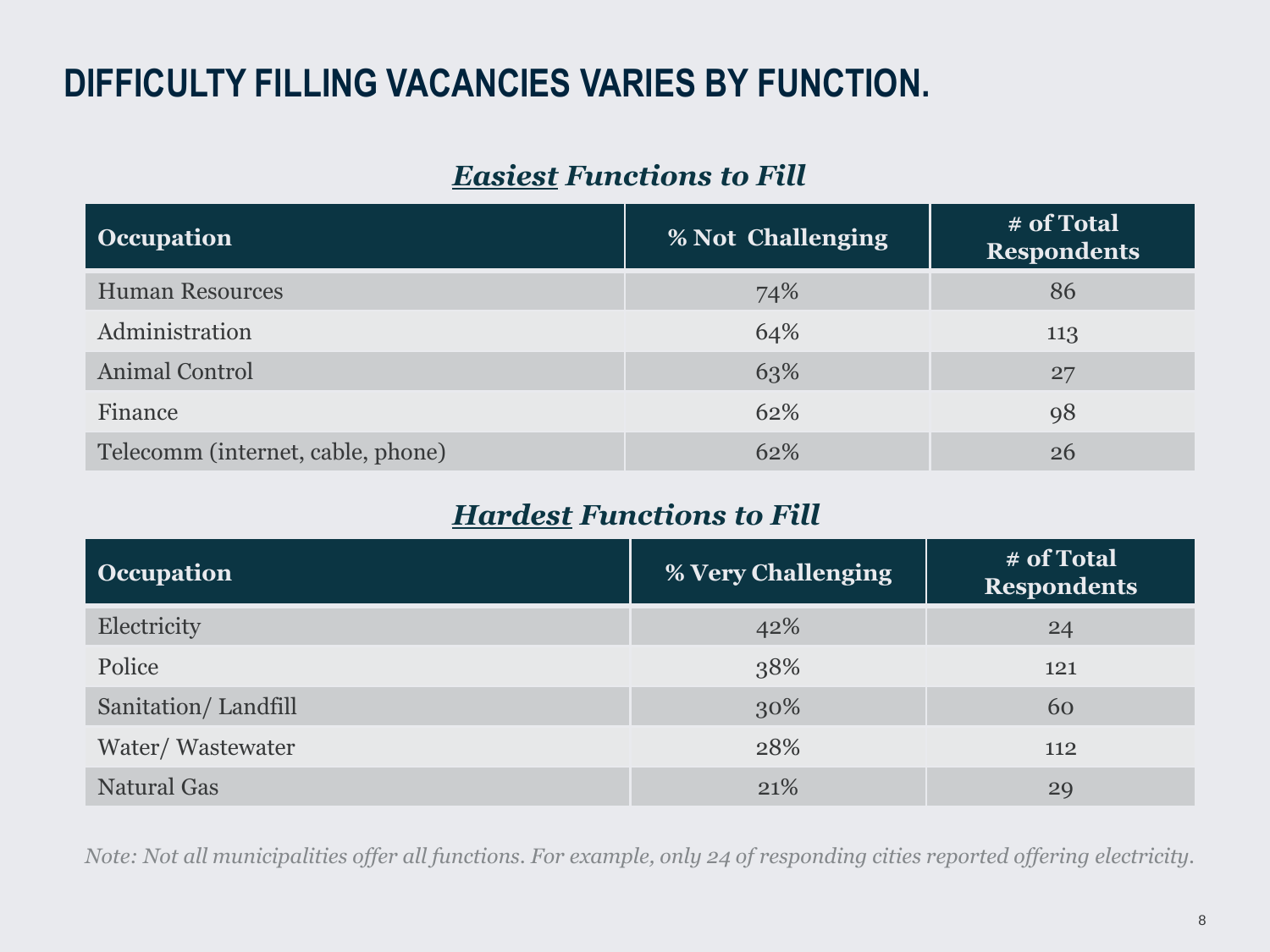### **BROKEN DOWN BY MUNICIPALITY SIZE, THE MOST CHALLENGING FUNCTIONS TO FILL VARIED.**

#### Top 5 Most Challenging Functions to Fill by Municipality Size

|                | Large               | <b>Medium</b>       | <b>Small</b>                   |
|----------------|---------------------|---------------------|--------------------------------|
| 1              | Police              | Electricity         | Electricity                    |
| $\overline{2}$ | Electricity         | Police              | Animal Control                 |
| 3              | Finance             | Sanitation/Landfill | <b>Transportation Planning</b> |
| $\overline{4}$ | Sanitation/Landfill | Water/Wastewater    | <b>Natural Gas</b>             |
| 5              | Water/Wastewater    | <b>Natural Gas</b>  | Sanitation/Landfill            |

*Note: Not all municipalities offer all functions. For example, only 24 of responding cities reported offering electricity.*

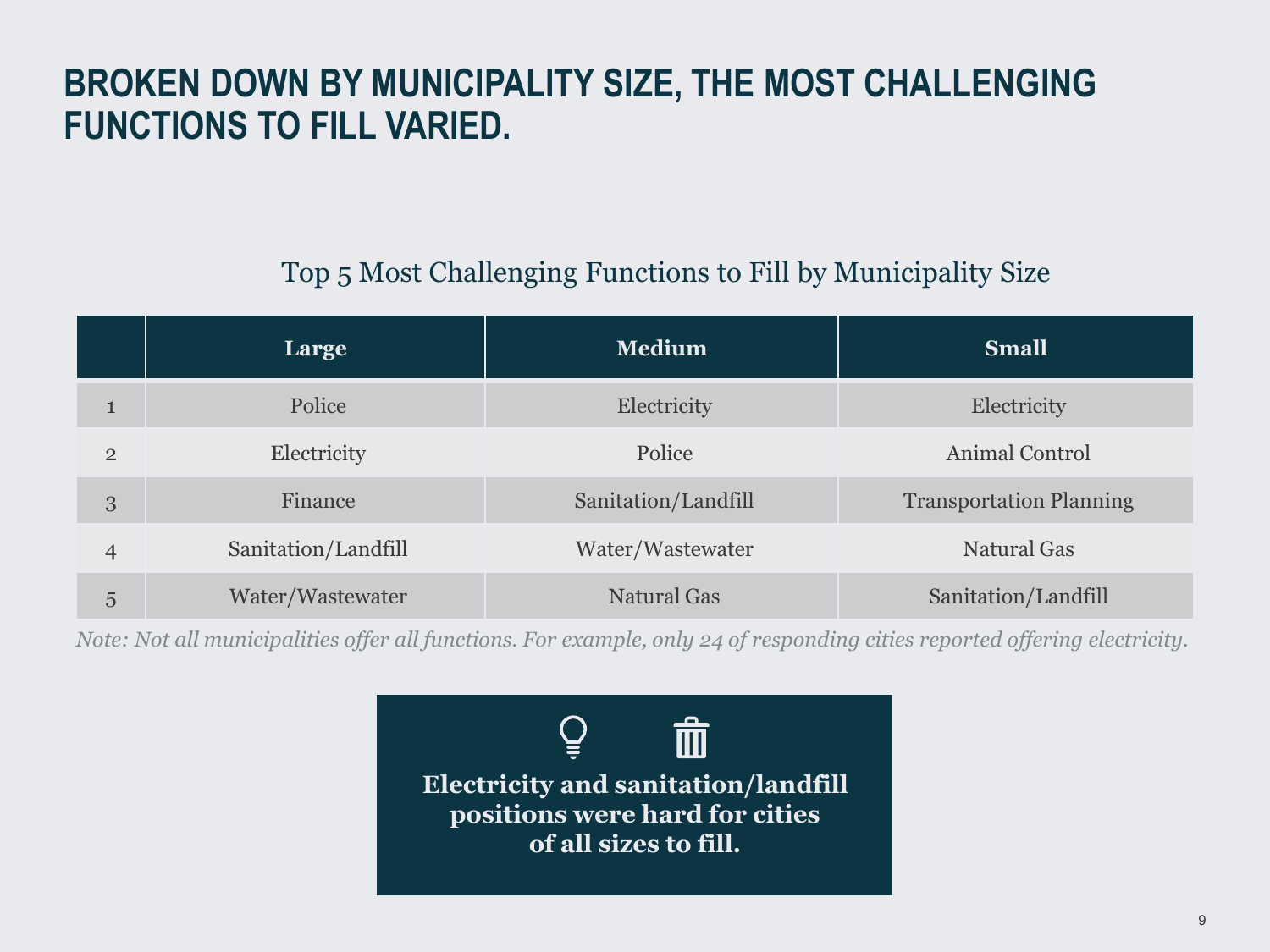## **TRADITIONAL RECRUITMENT STRATEGIES STILL REIGN SUPREME IN MUNICIPAL GOVERNMENT.**

#### *Top 3 most common strategies recruitment strategies. recruitment strategies.*





*(47.7%) (45.4%) (43.7%)*

*31% of cities reported not using any common* 



*Social media Online advertising Employee referrals*

#### *Top 3 least common strategies*



*Building a communications campaign around public service (10.9%)*



*Postsecondary education outreach (10.9%)*



*K-12 outreach/ civics curriculum (5.2%)*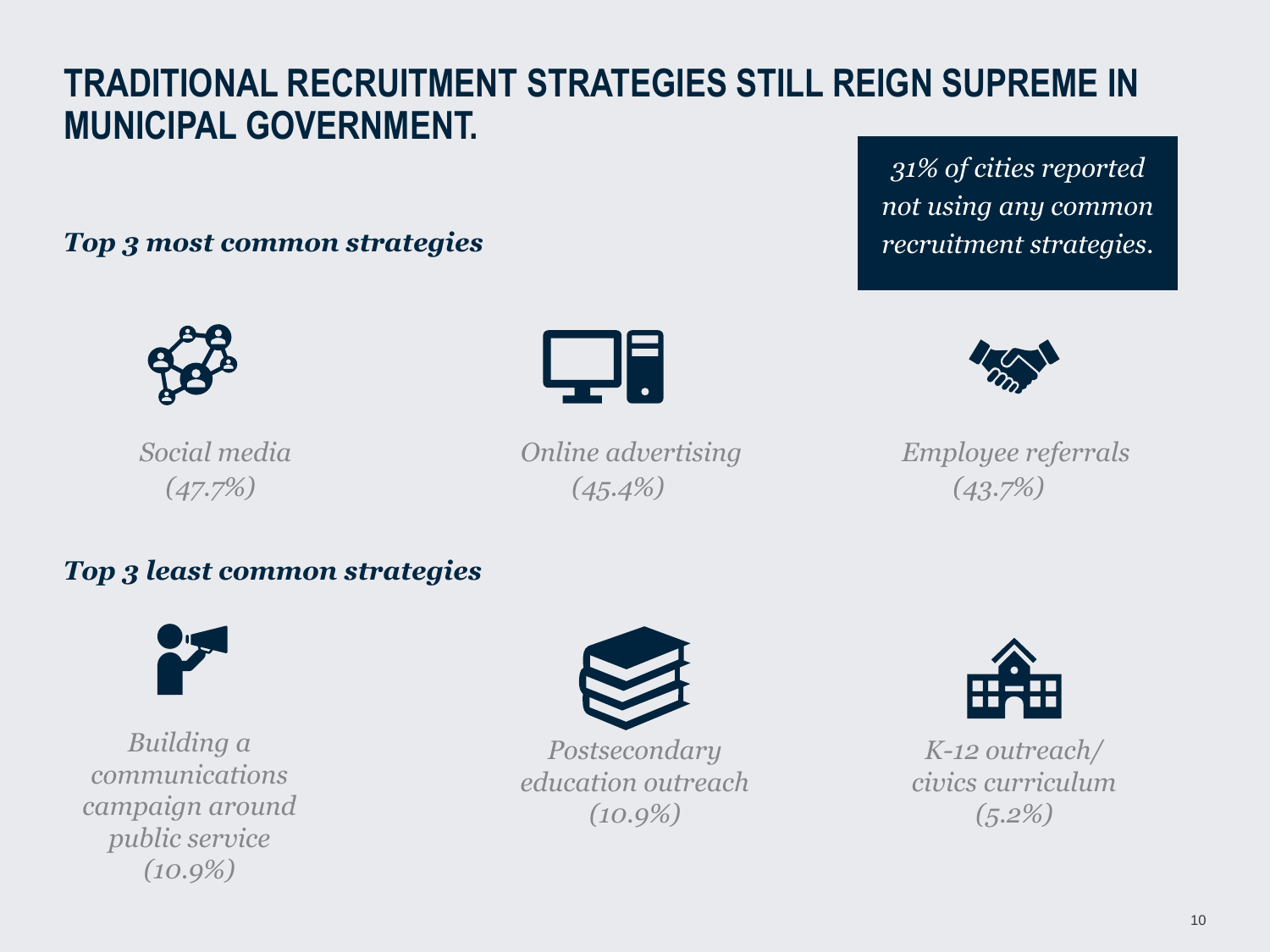## **ABOUT HALF OF MUNICIPAL GOVERNMENTS CURRENTLY HAVE SKILL SHORTAGES OR ANTICIPATE HAVING THEM IN THE NEXT 12−24 MONTHS.**

*Large and medium cities are more pessimistic about having the skilled talent they need over the next two years.* 24% 18% 6% 14% 33% 44% 25% 35% 42% 36% 53% 43% 17% 7% Large  $(>10K)$ Medium  $(1K-9.9K)$ Small  $(<sub>1K</sub>)$ Overall I don't know We have the skills needed for today and for the next 12 to 24 months We have the skills needed for today, but may not have the skills needed for the next 12 to 24 months We don't have the skills needed for today

Of the following statements, which best describes the overall availability of skills of new hires in your municipal government?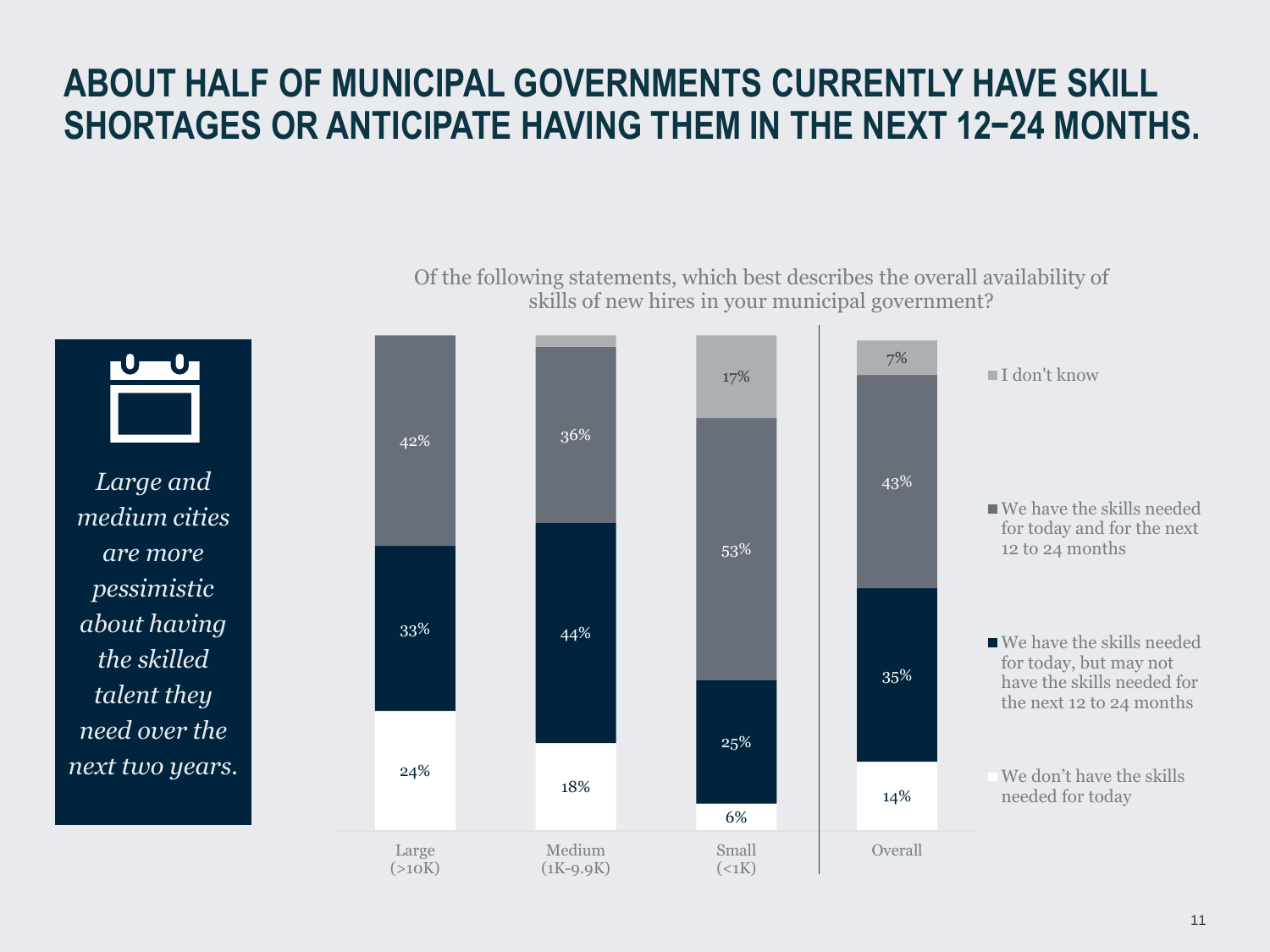# Retention



- + *Municipal government workers are slightly older than the US average but have a lower turnover rate.*
- + *Smaller cities reported the fewest challenges retaining employees.*
- + *Employees reported leaving municipal service for a variety of reasons.*
- + *Employee retention and development programs are hit and miss.*

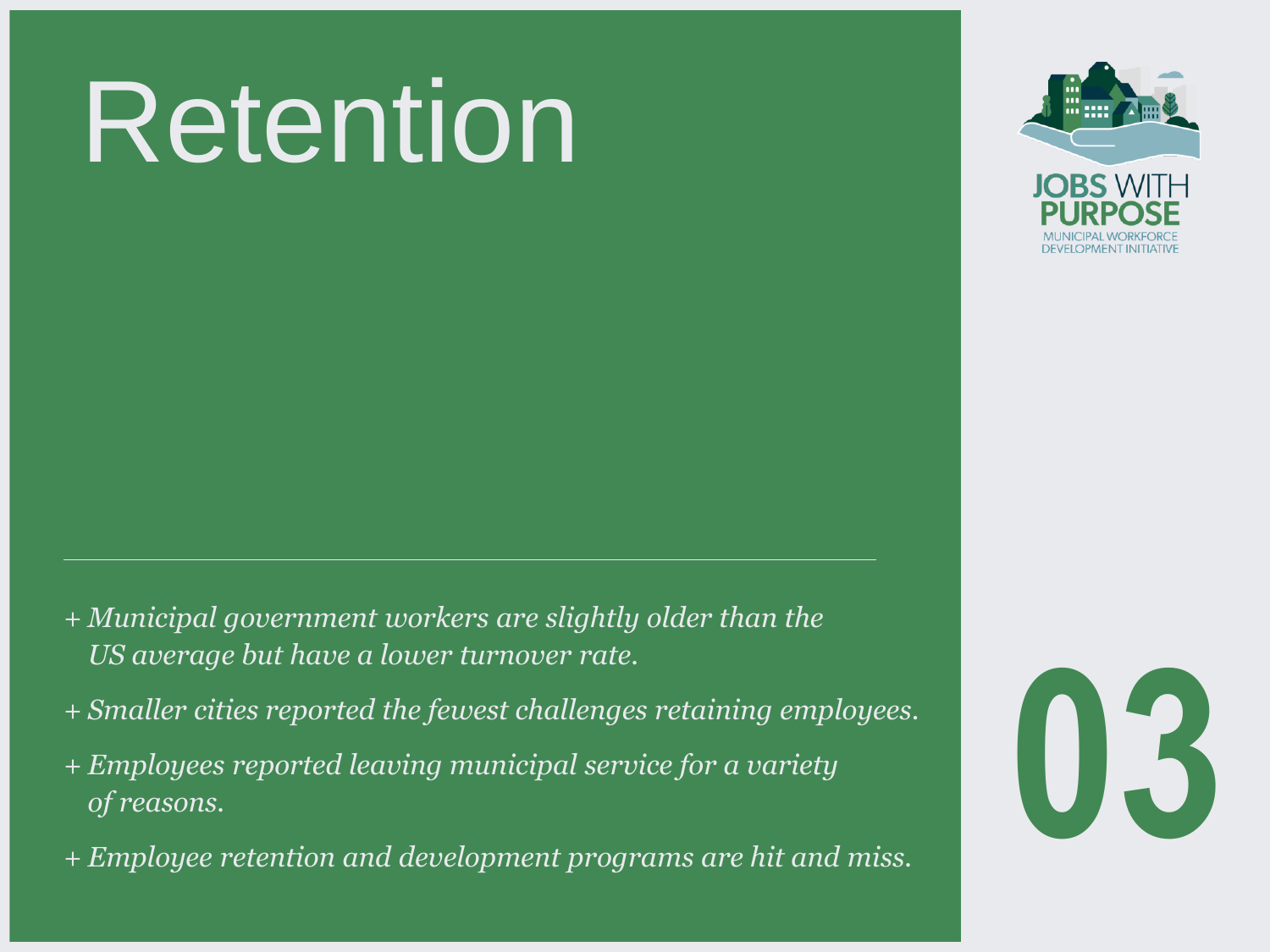#### **MUNICIPAL GOVERNMENT WORKERS ARE SLIGHTLY OLDER THAN THE US AVERAGE, BUT AVERAGE WORKER AGE VARIES SIGNIFICANTLY BY MUNICIPALITY SIZE.**

78

US workforce average age\*: **42.8**

Georgia municipal government worker average age: **45.2**

Average age by city size: • Large: **41.6** • Medium: **43.4**

• Small: **49.0**

**On average, 12% of municipal workers are eligible to retire.**



What is your average employee age?

\*Estimated using a midpoint method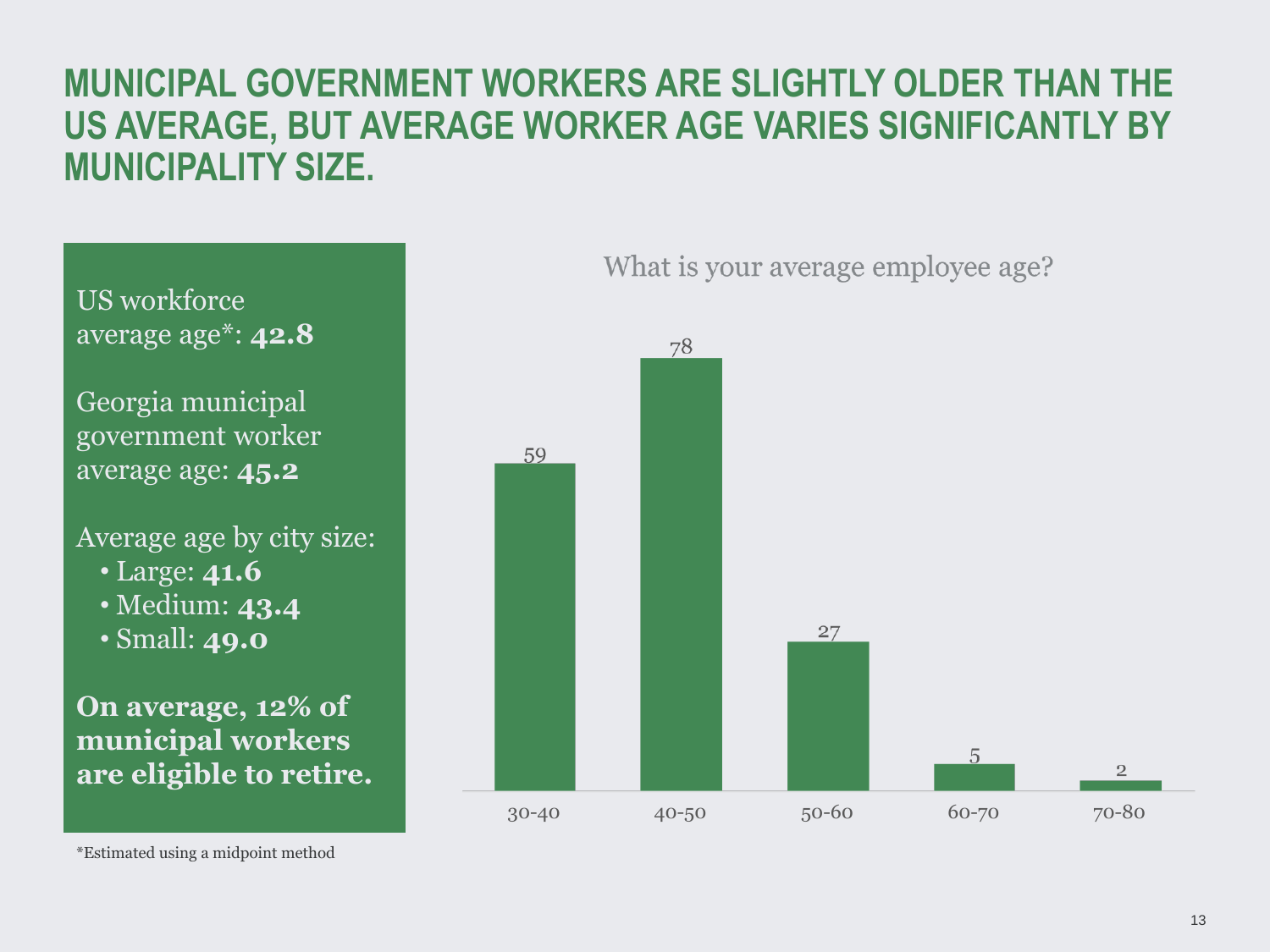# **MUNICIPAL GOVERNMENT WORKERS HAVE A LOWER TURNOVER RATE.**

What was your employee turnover rate in 2020?



Estimated\* Georgia municipal government 2020 turnover rate: 7.3%

Estimated US economy turnover rate\*\*: 57.3%

\*Estimated using a midpoint method

\*\*US Bureau of Labor Statistics, JOLTS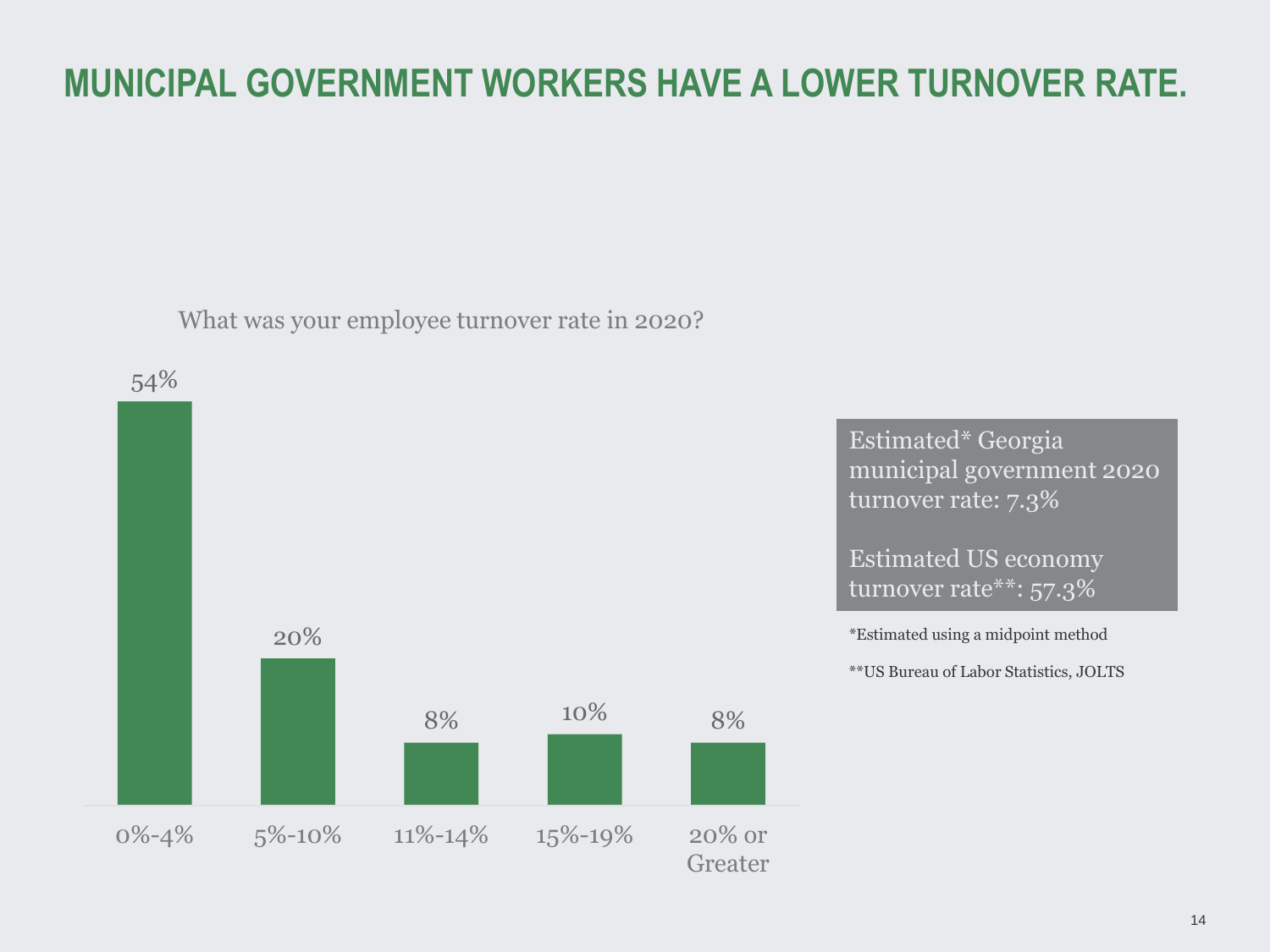## **SMALLER CITIES REPORTED THE FEWEST CHALLENGES RETAINING EMPLOYEES. MOST LARGE AND MEDIUM CITIES FELT THAT RETAINING EMPLOYEES WAS SOMEWHAT CHALLENGING.**

 $20\%$  15%  $15\%$ 8% 63% 52% 31% 17% 33% 61% Large Medium Medium Small ■ Not challenging Somewhat challenging ■ Very challenging

How challenging is it to retain employees?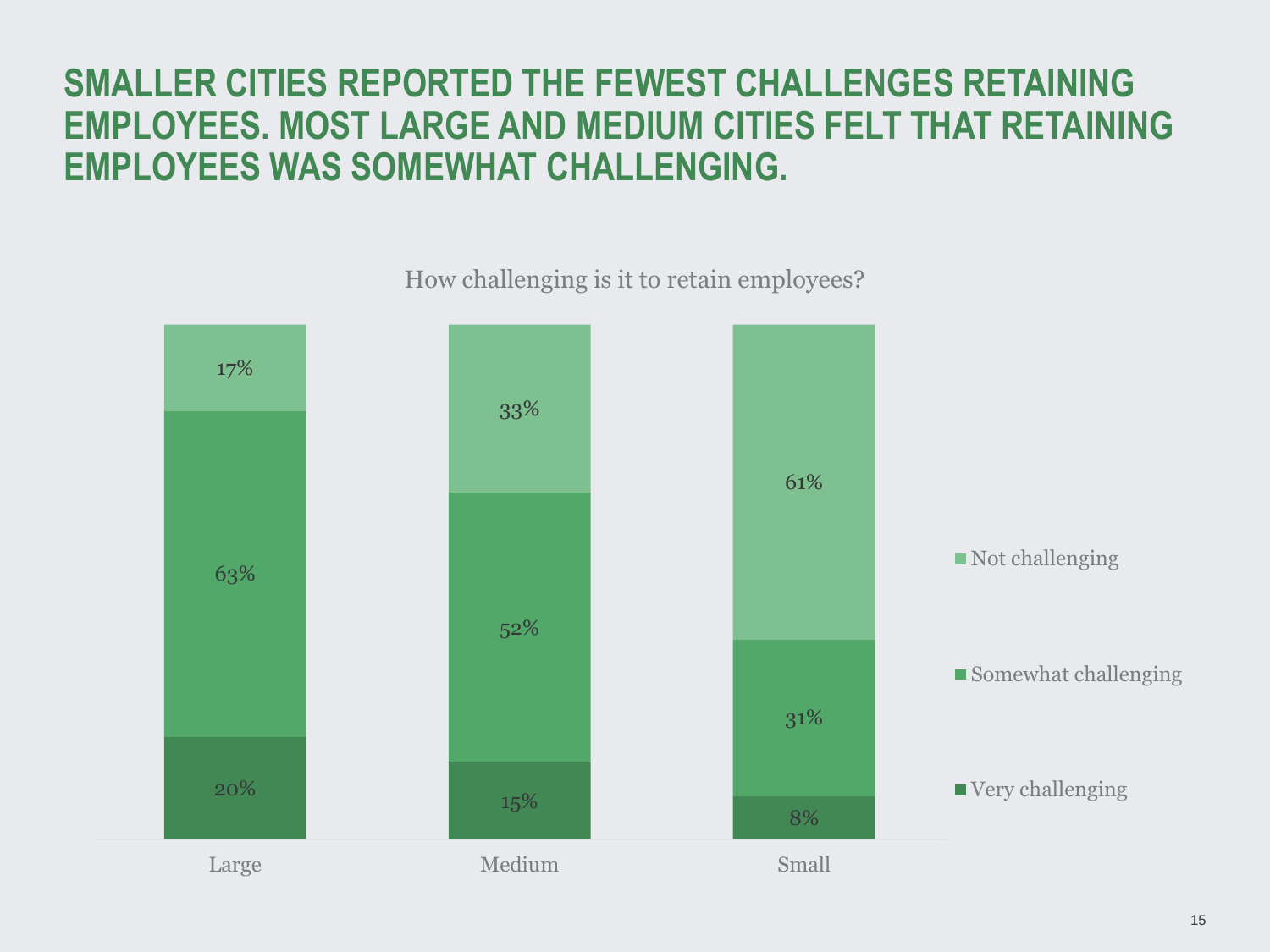#### **EMPLOYEES REPORTED LEAVING MUNICIPAL SERVICE FOR A VARIETY OF REASONS.**

*Top reasons for leaving municipal government* 



*Career change*

*(25%)*



*Compensation*

*(24%)*

*Opportunity with another* 

*public employer* 

*(21%)*

*Retirement (21%)*



*Opportunity with a private employer (19%)*

16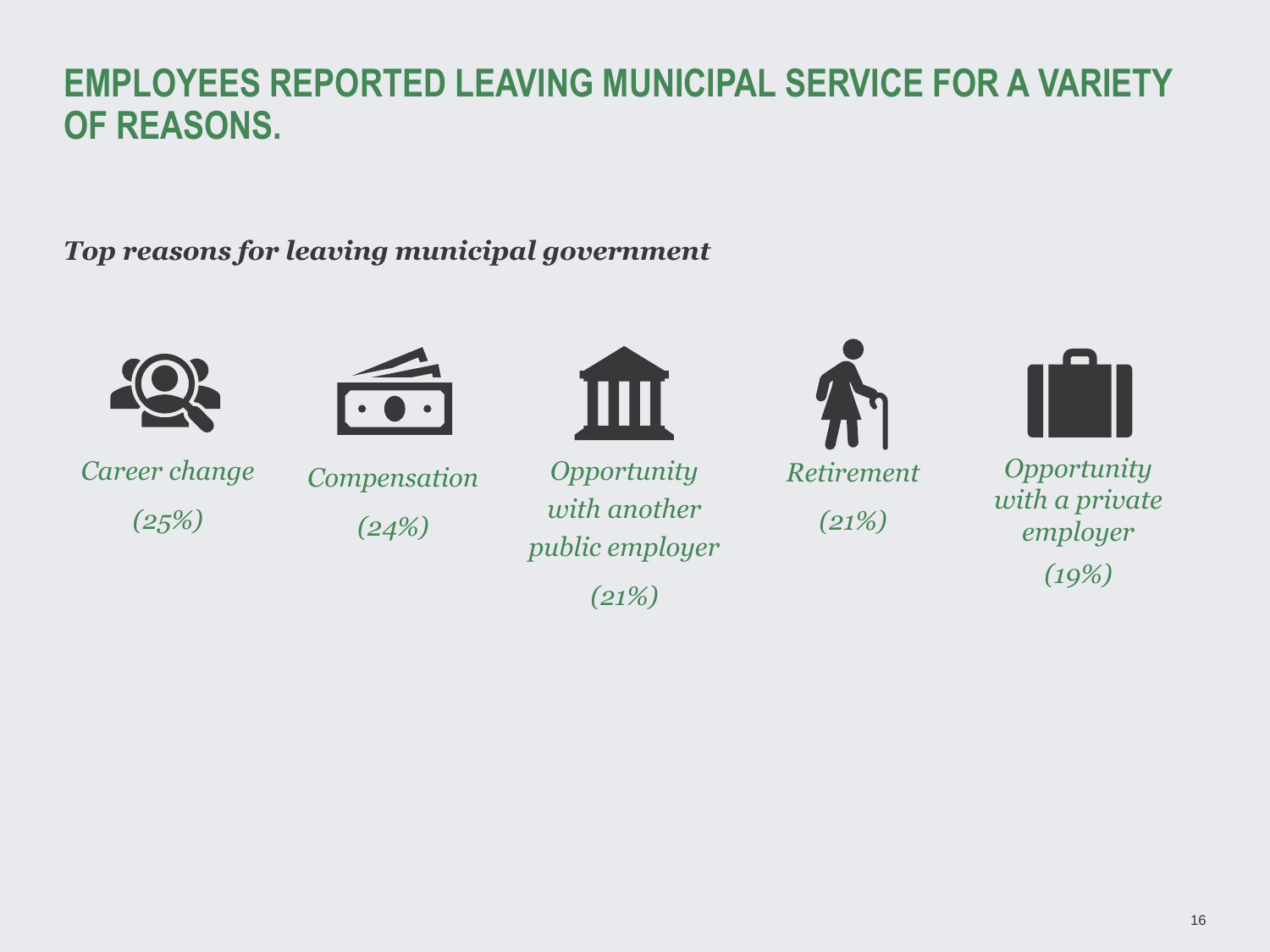#### **MOST GOVERNMENTS DO NOT OFFER ANY COMMONLY USED RETENTION PROGRAMS.**

Which of the following programs does your organization currently use to encourage employee retention?

| <b>Top 5 Most Common Practices</b>                                                                                          | % Yes |
|-----------------------------------------------------------------------------------------------------------------------------|-------|
| Leave benefits: consolidated annual/personal/sick leave                                                                     | 41.3% |
| Merit-based salary increases                                                                                                | 34.3% |
| Leave benefits: sick leave banking/donations                                                                                | 34.3% |
| <b>Bonuses</b>                                                                                                              | 32.0% |
| Employee assistance programs (EAPs)/mental health support                                                                   | 25.6% |
|                                                                                                                             |       |
| <b>Top 5 Least Common Practices</b>                                                                                         | % Yes |
| Community engagement (support for volunteer involvement, matching donations)                                                | 4.7%  |
| Data-driven decision-making on retention efforts<br>(i.e., using data to identify and address positions with high turnover) | 4.1%  |
| Stay interviews                                                                                                             | 2.9%  |
| Transit benefits (e.g., free transit, discounted transit benefits)                                                          | 1.7%  |
|                                                                                                                             |       |

*71.5% of municipalities reported not using any of the listed retention strategies.*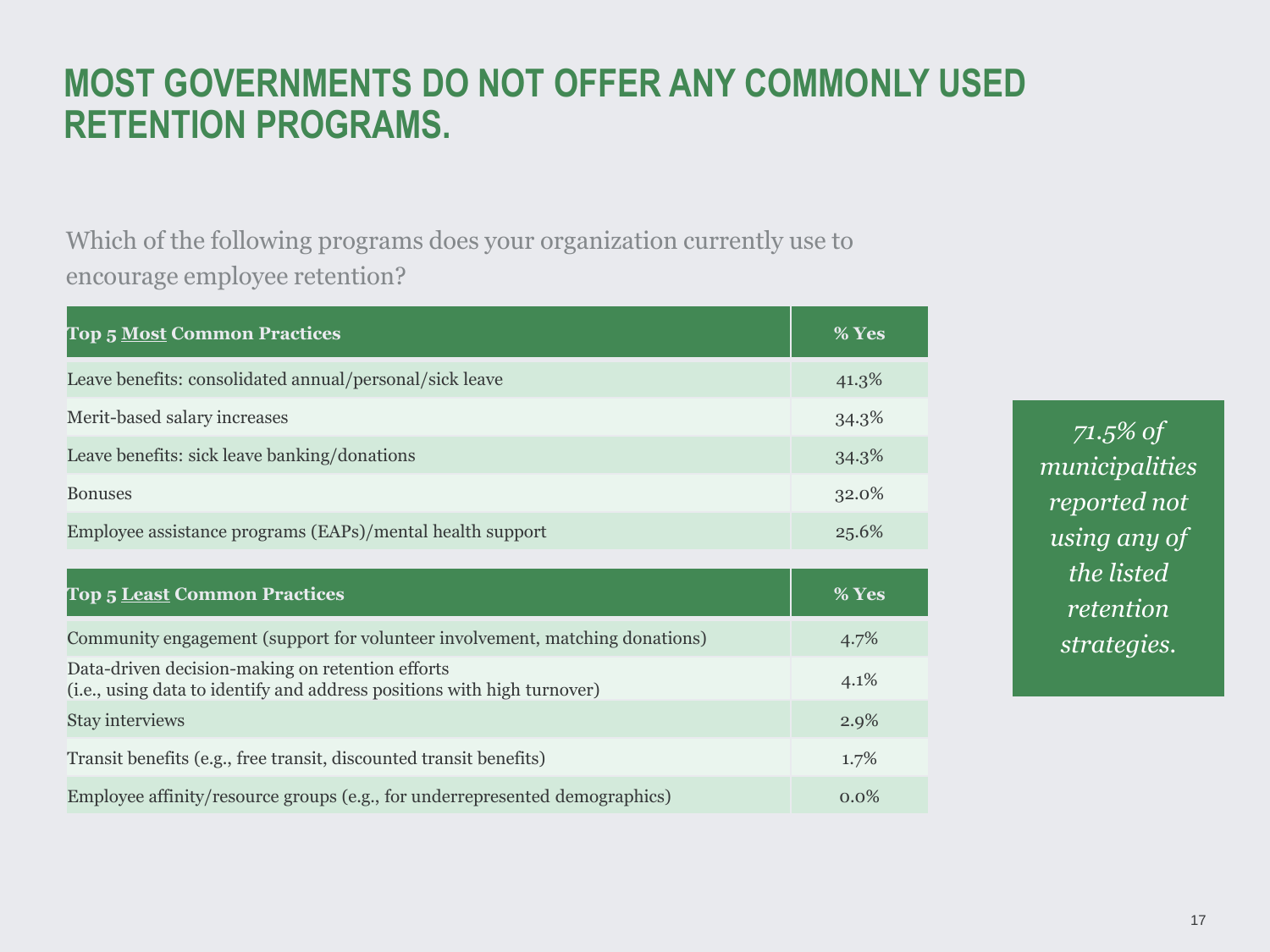# **INFORMAL DEVELOPMENT PROGRAMS ARE NOT COMMON. MUNICIPALITIES TEND TO INVEST IN EMPLOYEES THROUGH FORMAL TRAINING (IN-HOUSE OR CROSS TRAINING AND TUITION ASSISTANCE).**

Which of the following programs does your organization currently use to encourage employee development?

| <b>Employee Development Programs</b>                | % Yes |
|-----------------------------------------------------|-------|
| In-house training                                   | 57.3% |
| <b>Cross training</b>                               | 56.1% |
| Funds/reimbursements for training/tuition           | 51.5% |
| Leadership development                              | 19.3% |
| Mentoring                                           | 18.1% |
| Workplace diversity, equity, and inclusion training | 17.0% |
| Career paths/career ladders                         | 12.9% |
| Internships/apprenticeships                         | 11.1% |
| Financial literacy/financial wellness training      | 8.2%  |
| <b>Job</b> rotations                                | 3.5%  |

#### *18.7% of municipalities use none of the above employee development programs.*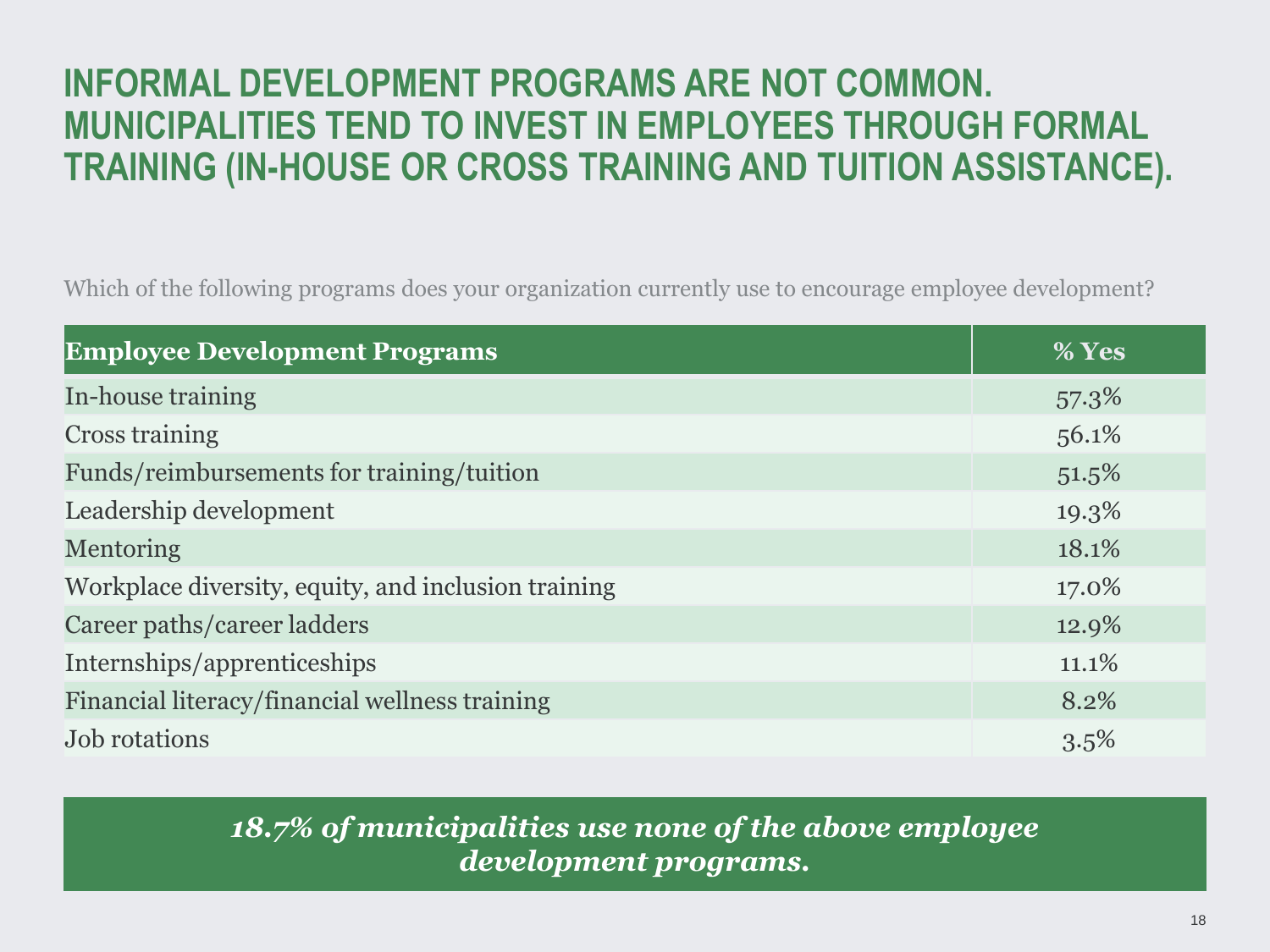# Pay & Benefits



- + *Pay is the least competitive part of the total reward package in municipal government.*
- + *Regardless of municipality size, most respondents shared that they cannot pay what applicants demand. Regardless of municipality size, most respondents shared<br>that they cannot pay what applicants demand.<br>Flexible work options are not common in Georgia<br>municipalities.*
- + *Flexible work options are not common in Georgia*

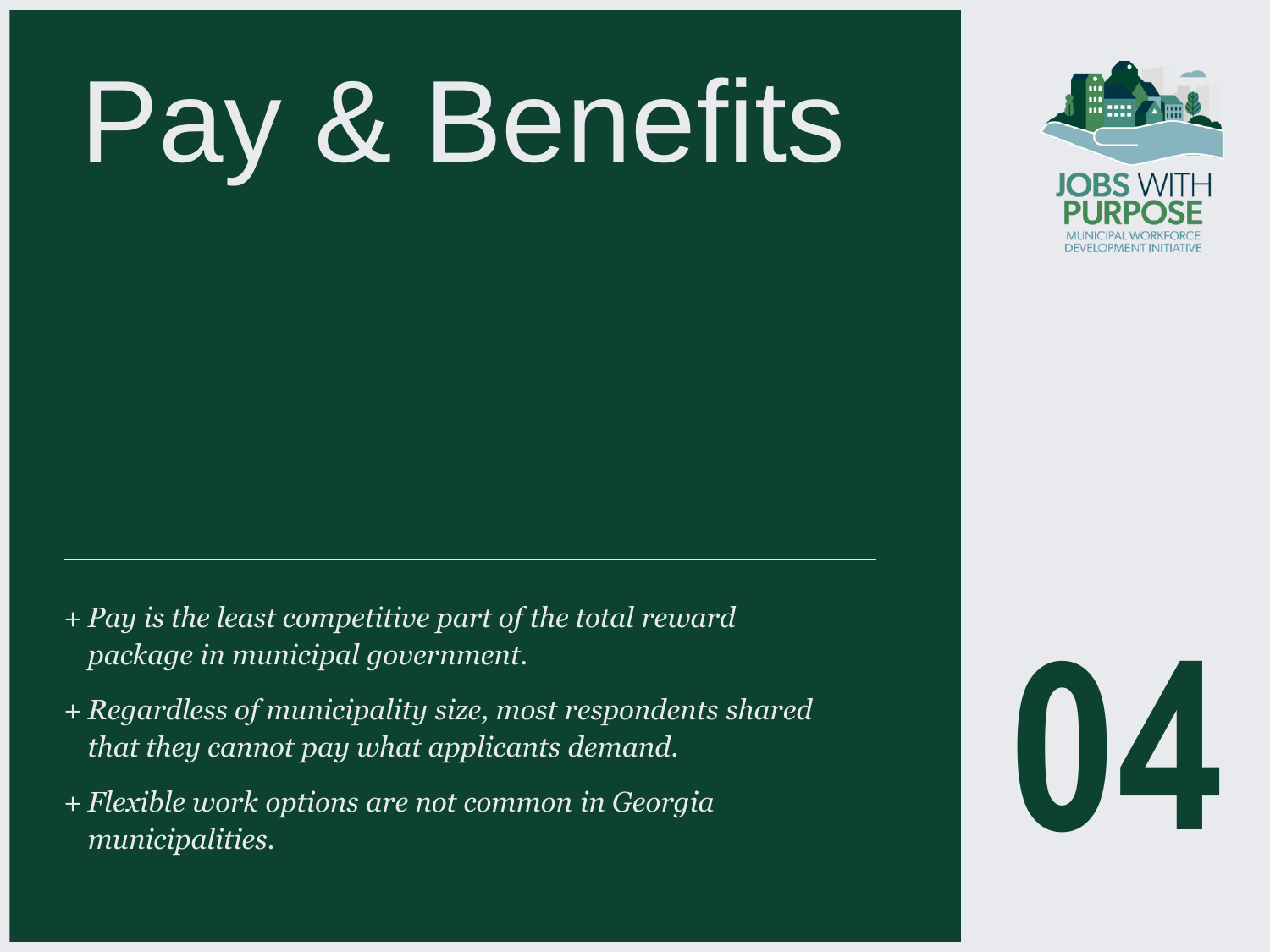# **PAY IS THE LEAST COMPETITIVE PART OF THE TOTAL REWARD PACKAGE IN MUNICIPAL GOVERNMENT. OTHER MUNICIPAL BENEFITS ARE TYPICALLY MORE COMPETITIVE.**

#### To what extent do you believe the total rewards you offer your employees are competitive with the labor market?

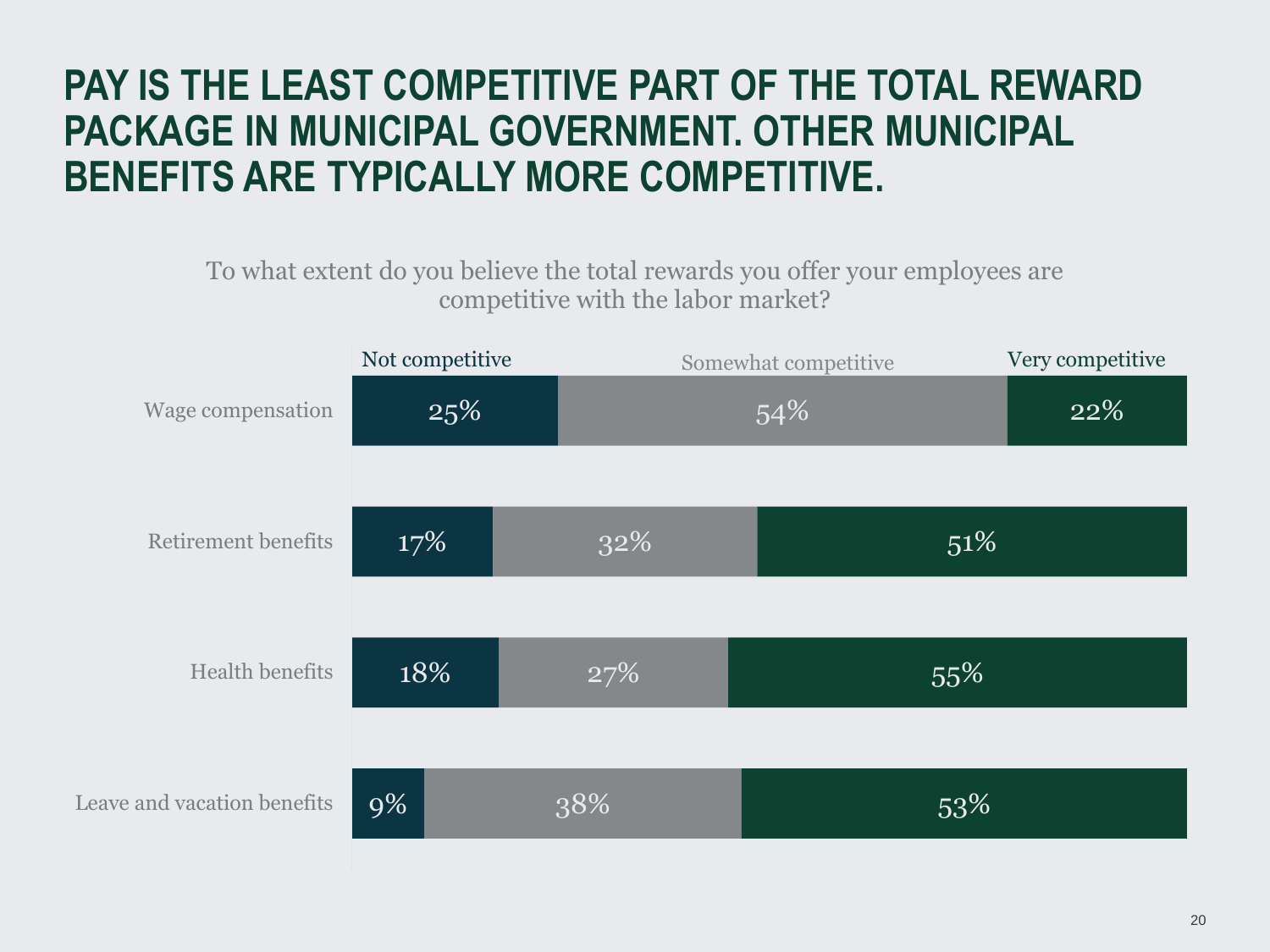## **REGARDLESS OF MUNICIPALITY SIZE, MOST RESPONDENTS SHARED THAT THEY CANNOT PAY WHAT APPLICANTS DEMAND.**

*Level of agreement or disagreement for the following statement: We can pay what applicants demand.* 

|                 | Large | <b>Medium</b> | <b>Small</b> |
|-----------------|-------|---------------|--------------|
| <b>Disagree</b> | 58%   | 69%           | 72%          |
| Agree           | 42%   | 31\%          | 28%          |

Larger municipalities were more likely to be able to be able to meet applicant pay demands.

*Average starting and maximum wage for all full-time employees, according to the 2020 Georgia Department of Community Affairs Local Government Wage and Salary Survey:*

#### Large Municipalities

- Avg starting: \$49,921
- Avg maximum: \$74,395

Medium Municipalities

- Avg starting: \$37,569
- Avg maximum: \$51,907

#### Small Municipalities

- Avg starting: \$27,484
- Avg maximum: \$37,012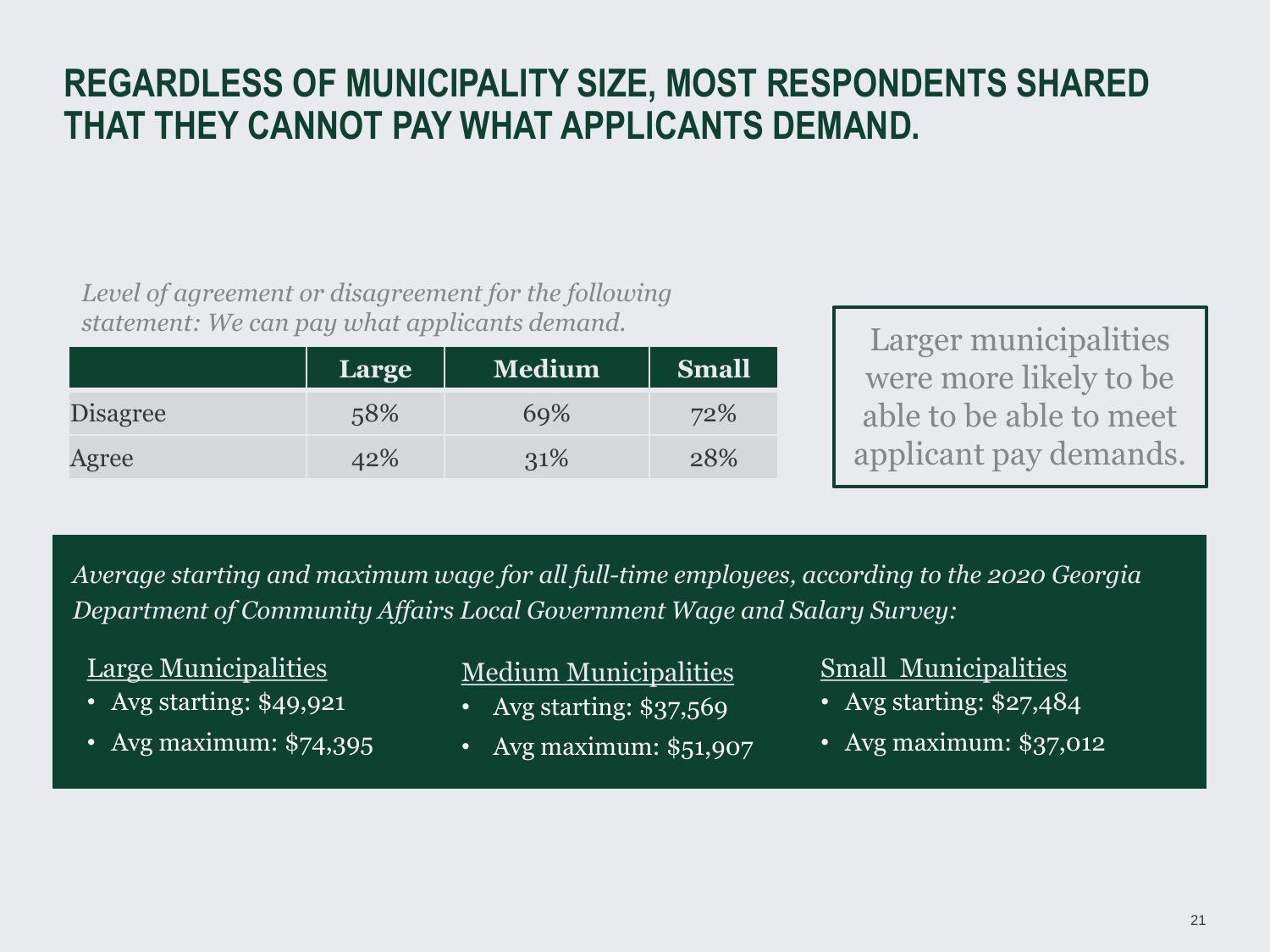#### **FLEXIBLE WORK OPTIONS ARE NOT COMMON IN GEORGIA MUNICIPALITIES.**

10% 16% 30% 13% 2% 49% Regular telework for eligible positions Alternative schedule (i.e., 4 days, 10 hours) Flexible work hours Job sharing within the organization Job sharing with other agencies No flexible work practices What flexible work practices does your organization offer?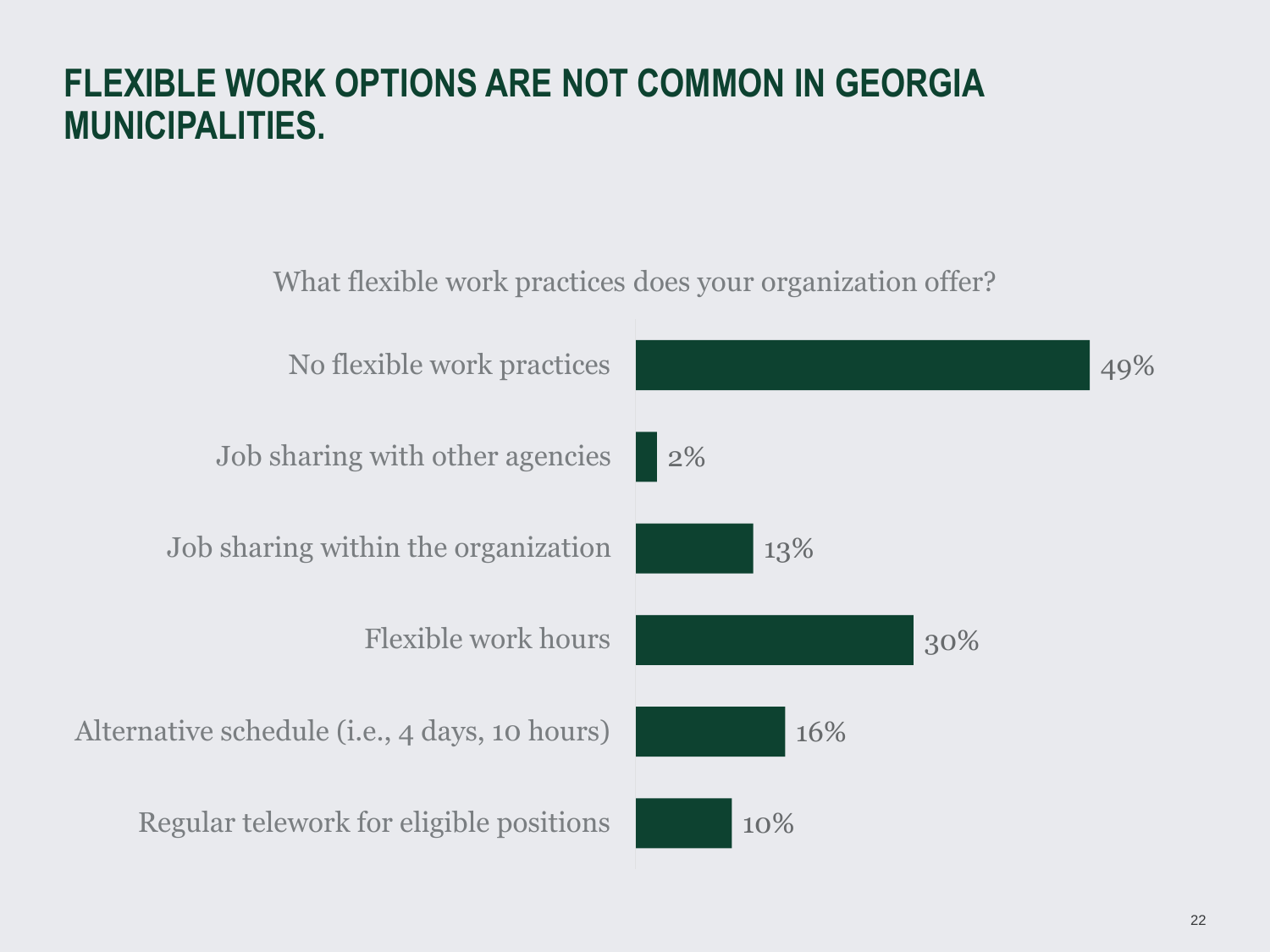# Planning



- + *In 2021, municipalities were significantly more likely to hire employees and increase pay than to cut either.*
- + *The positive employment trend is expected to continue.*
- + *Succession and workforce planning may need more attention.*
- + *Municipalities vary in their diversity, equity, and inclusion efforts.*

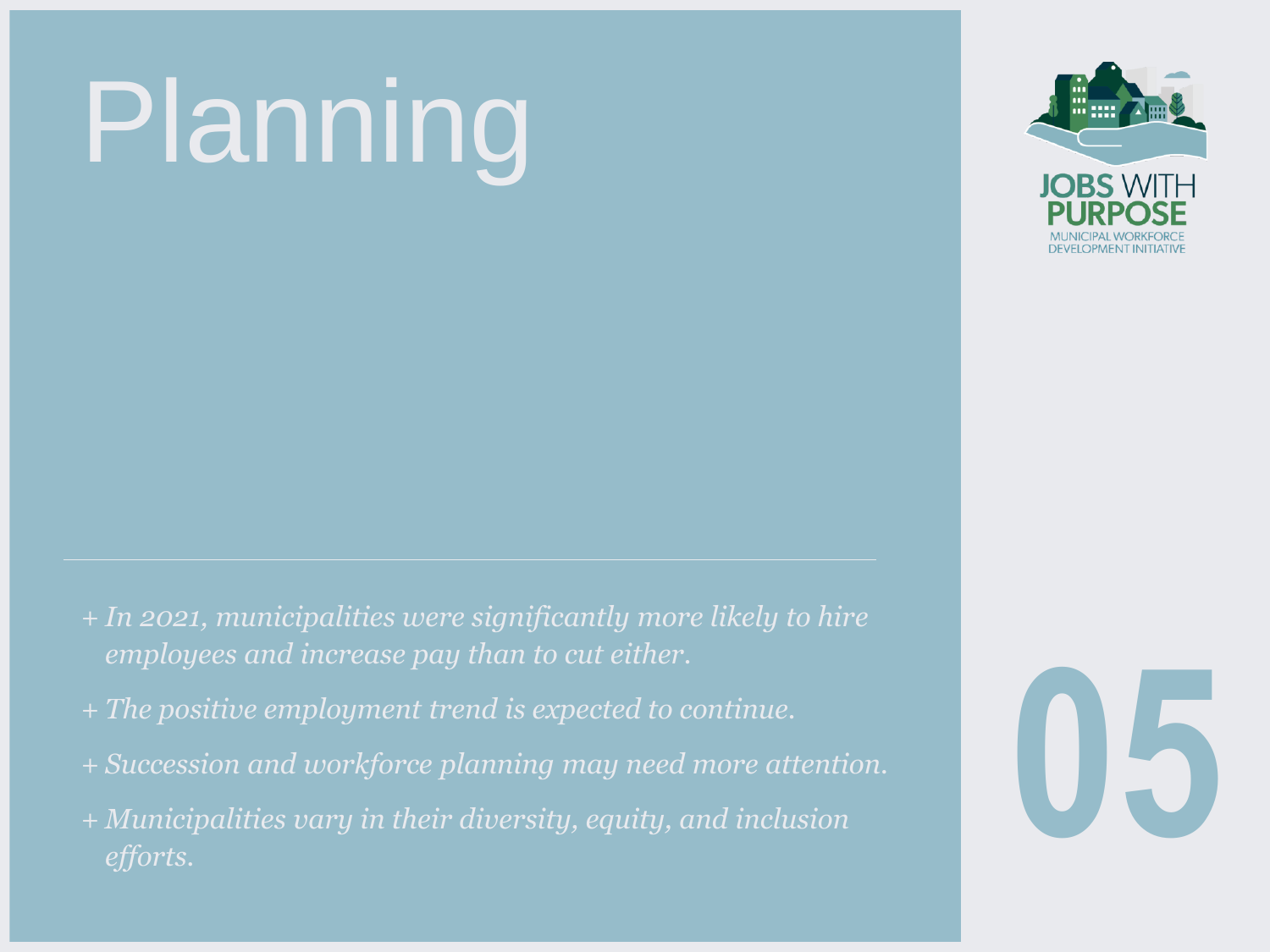## **IN 2021, MUNICIPALITIES WERE SIGNIFICANTLY MORE LIKELY TO HIRE EMPLOYEES AND INCREASE PAY THAN TO CUT EITHER.**

#### *Most Common Changes*

- *Hired employees (47%)*
- *Position-specific pay increases (38%)*
- *Broad-based pay increases (30%)*
- *Hired temporary or contract employees (23%)*

#### *Least Common Changes*

- *Pay cuts (0%)*
- *Hire permanent staff to telework exclusively (1%)*
- *Furloughs (1%)*
- *Permanent/ long-term telework options (1%)*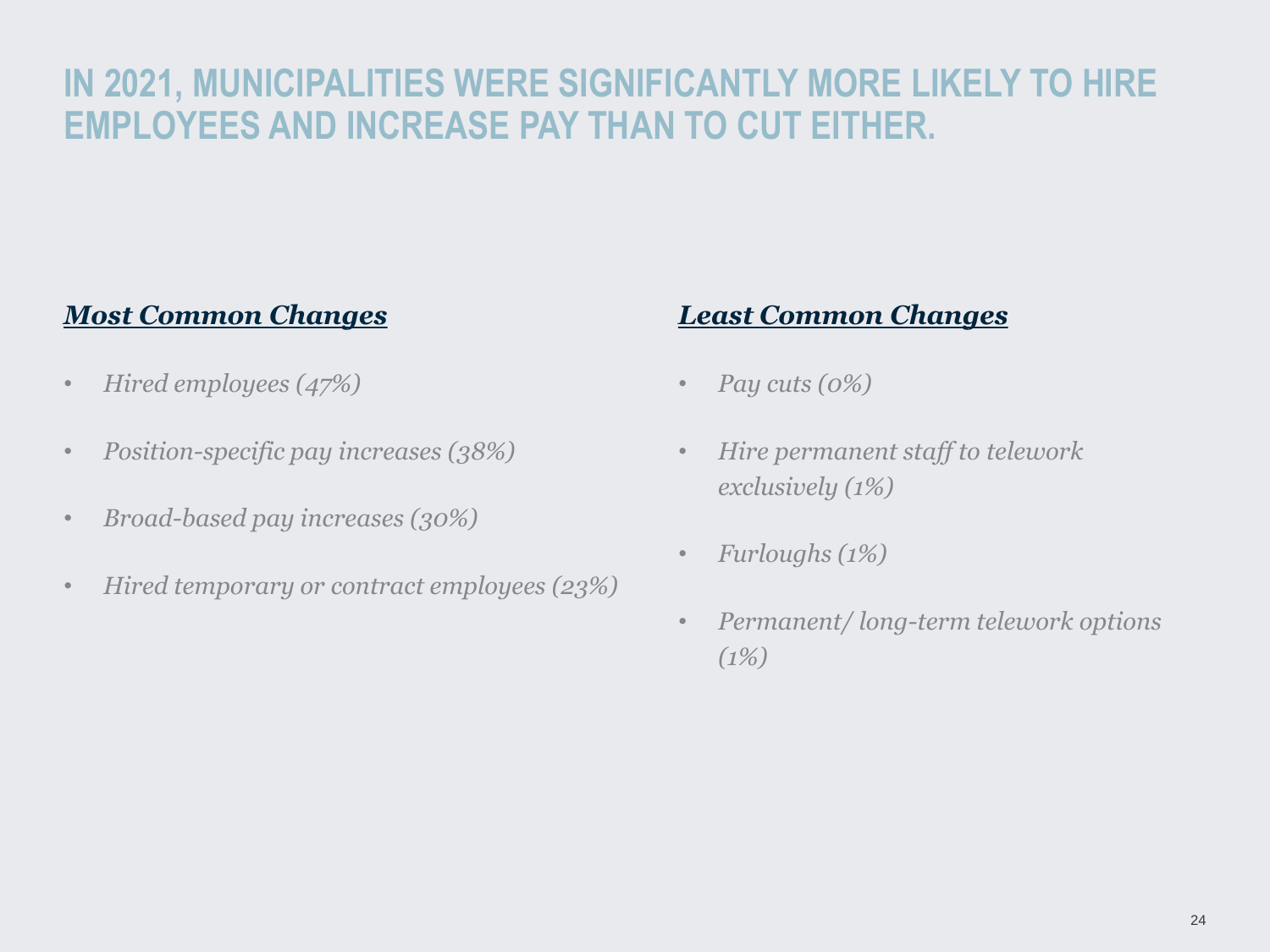## **THE POSITIVE EMPLOYMENT TREND IS EXPECTED TO CONTINUE IN 2022.**

*Responding municipalities ranged in size from 2,500 to zero full-time employees.* 

*On average, a municipality had 69 full-time employees, 10 part-time employees, and 7 seasonal employees.* 



How does your municipal government plan to change its number of full-time permanent employees for all of 2022 compared to 2021?

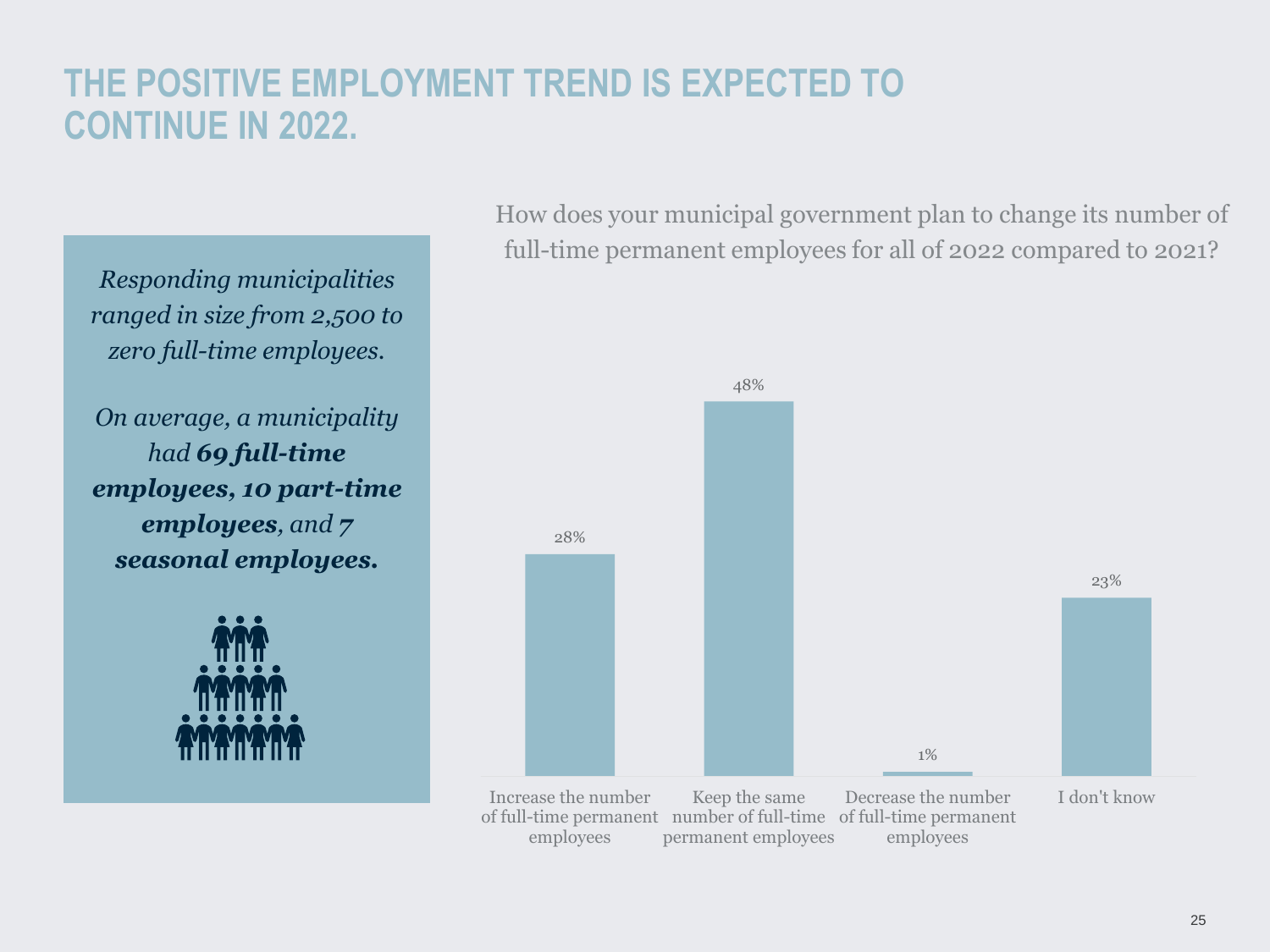#### **SUCCESSION AND WORKFORCE PLANNING MAY NEED MORE ATTENTION.**



| <b>Succession Planning</b> | Large | <b>Medium</b> | <b>Small</b> |
|----------------------------|-------|---------------|--------------|
| Very challenging           | 23%   | 22%           | 15%          |
| Somewhat challenging       | 60%   | 53%           | 42%          |
| Not challenging            | 17%   | 24%           | 42%          |

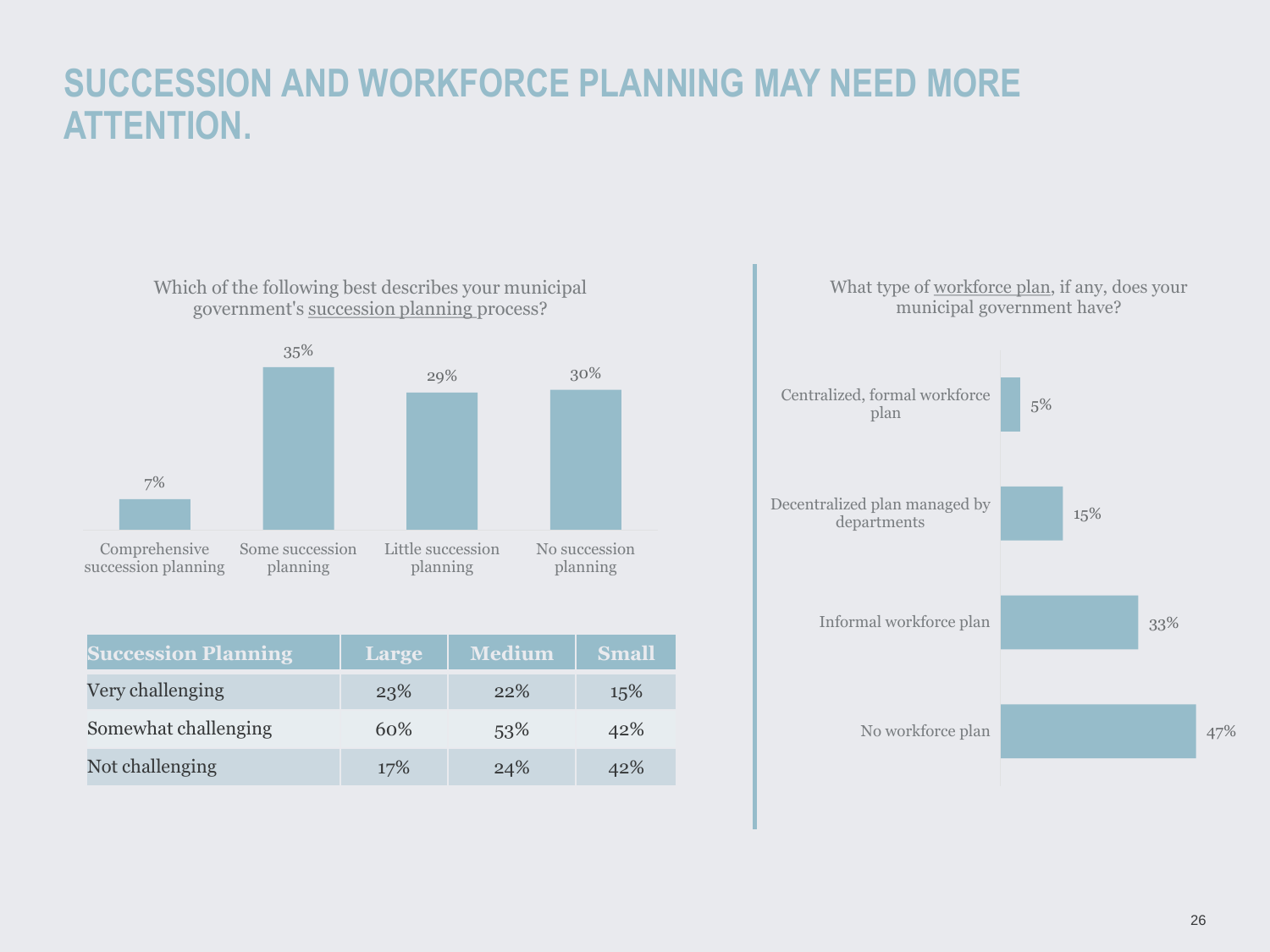#### **MUNICIPALITIES VARY IN THEIR DIVERSITY, EQUITY, AND INCLUSION EFFORTS.**

#### What is the current status of diversity, equity, and inclusion (DEI) efforts in your municipal government?